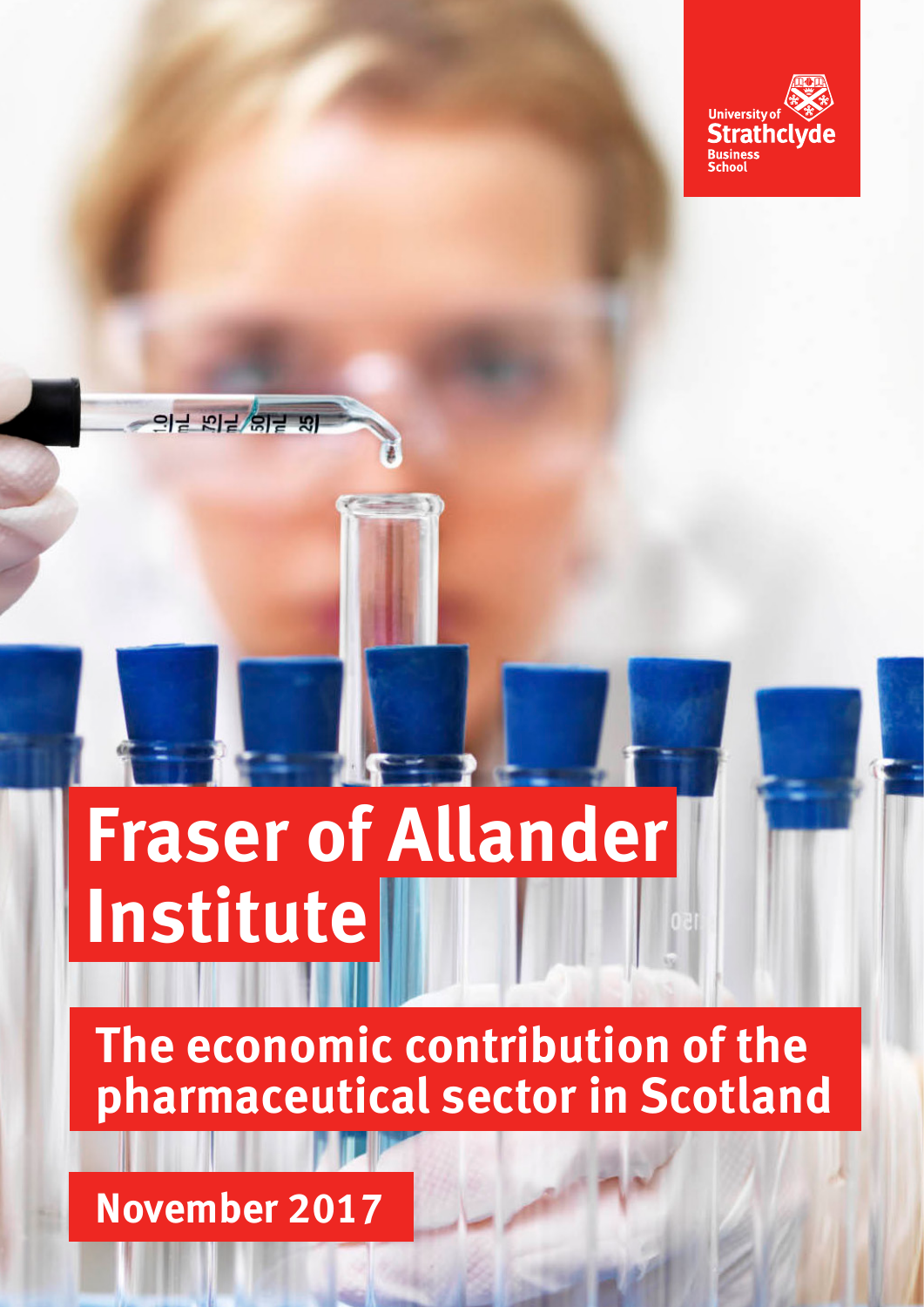### Fraser of Allander Institute **Contents**

**3**

**Executive Summary**

### **4**

**Chapter 1. Introduction**

# **12**

**Chapter 3.**

**Recent developments in the pharmaceutical sector in Scotland**

### **24**

**Chapter 6.**

**Attracting international research and development investment**

### **17**

**Chapter 4.**

**The pharmaceutical industry's contribution to Scottish Life Sciences**

### **30**

**Appendices**

### **7**

**Chapter 2.** 

**Total economic contribution - Pharmaceuticals and Related Sector**

### **20**

**Chapter 5.**

**Research and development activity in pharmaceuticals in Scotland**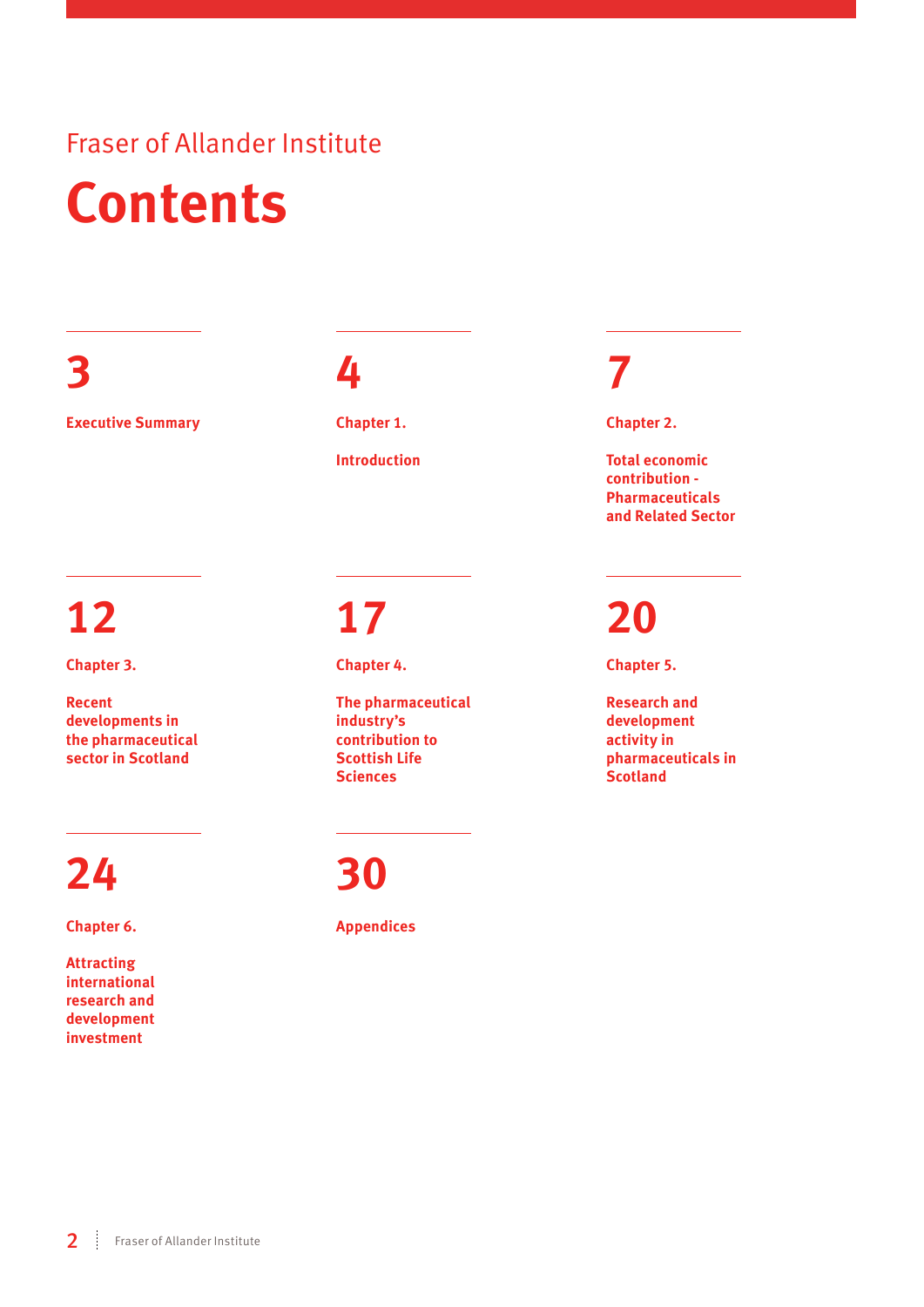

### Executive summary

The pharmaceuticals sector makes an important contribution to the Scottish economy. It has higher levels of productivity than the Scottish average and employs a significant number of people across Scotland – including in parts of the country (such as North Ayrshire) where job prospects have tended to be weaker than for the country as a whole.

As a result of these economic strengths, it has been identified by the Scottish Government as a key element of the life sciences Growth Sector.

According to the most recent figures available, Scotland has accounted for an increasing proportion of the UK pharmaceutical industry turnover and employment in recent years.

But its contribution extends far beyond the activities of the sector on its own. It supports a complex supply chain right across our economy with the wages and employment created helping to boost growth at both a regional and national level.

In this report, we conduct an economic impact assessment of the sector. This analysis – using a detailed technical model – enables us to estimate not just the direct contribution to Scotland's economy from the pharmaceutical industry but also its wider spill-over effects.

We estimate that the Pharmaceuticals and Related Sector;

- directly supports around 5,050 full time equivalent (FTE) Scottish jobs;
- **n** supports a total of 16,500 FTE jobs in Scotland once wider spill-over factors are taken into account;
- supports a total of £2.7 billion worth of industrial output in Scotland; and,
- supports GVA worth £1.7 billion across Scotland.

However the sector does face challenges if it is to retain its position internationally and in the UK.

In particular, there is evidence to suggest that R&D activity has fallen in recent years (although the number and value of clinical trials undertaken has increased). This is a concern given the close connections between such activities and day-to-day operations. In the report, we consider the evidence on what attracts such activities to a country, including the important role of policy – not just in providing a supportive infrastructure for such activity (such as an educated workforce) but also by ensuring consistency between industrial and wider government policies.

#### **Acknowledgements**

This report has been prepared by the Fraser of Allander Institute (FAI) at the University of Strathclyde. The technical analysis, methodology and writing of the results was undertaken independently by the FAI. The case studies aim to help provide context to the report's analysis and were kindly provided by ABPI Scotland.

This report was commissioned and supported by the Scottish office of the Association of the British Pharmaceutical Industry ("ABPI"). The ABPI represents innovative research based biopharmaceutical companies in the United Kingdom. ABPI Scotland represents the interests of these companies in Scotland.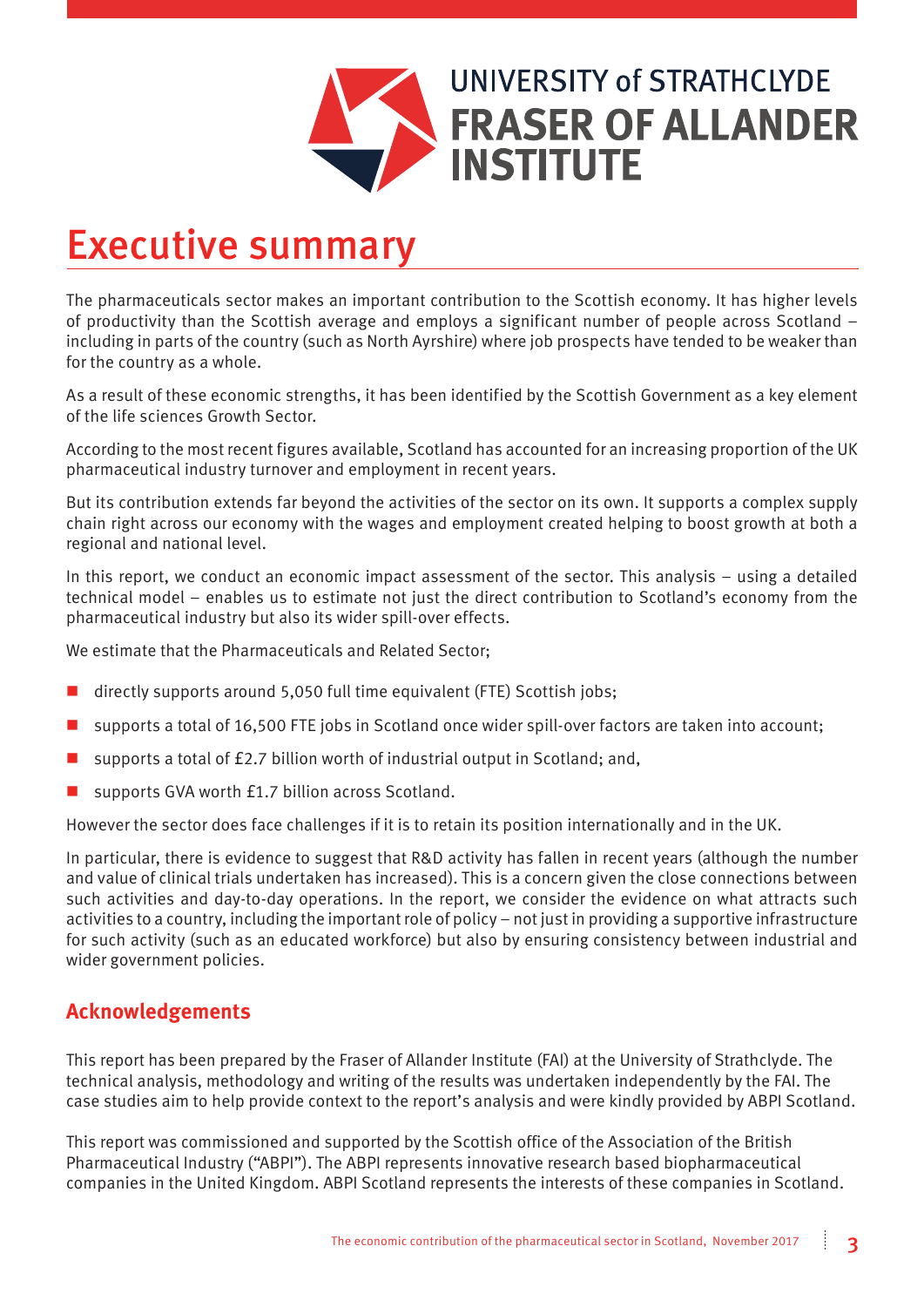# Introduction

Chapter 1

#### **1.1 Background**

The pharmaceutical sector is a major high-technology contributor to the Scottish economy.

The sector encompasses a wide range of activities from internationally leading research and development, through to manufacturing of pharmaceutical products and ultimately to sales, marketing and industry leadership.

It has been identified by the Scottish Government as an important contributor to the life sciences Growth Sector. Growth Sectors are areas of the economy where the government believes that Scotland has a distinct international comparative advantage.

Previous reports by the Fraser of Allander Institute have examined the industry's economic impact on Scotland and have gathered evidence on the scale of the sector over time. This updated study uses the most recent data available to examine its ongoing contribution to the Scottish economy.

It discusses growth in the sector and its performance against a broad range of indicators.

We assess the contribution of the sector to the Scottish economy, including not just the direct impact of the sector's own activities but the wider spill-overs across Scotland's business base. In doing so, we trace the connections between the sector and other Scottish industries.

Given the increasing focus of economic policy in Scotland on innovation and technology we also provide a summary of the sector's research and development activities.

The structure of the report is therefore as follows.

Chapter 2 examines the overall economic contribution of the 'Pharmaceuticals and Related Sector' to the Scottish economy.

Chapter 3 focusses on a more narrowly defined measure of the pharmaceutical sector typically used in the economic literature which allows us to trace changes in employment and activity over time and to assess its performance relative to the UK as a whole.

Chapter 4 looks at the contribution of the sector through the lens of the 'life sciences' definition used by the Scottish Government and discusses the sector's role in delivering the ambitions set out in the Government Economic Strategy.

A key element of the Scottish Government's approach in their Economic Strategy is to develop a more innovative economy. The pharmaceutical sector in Scotland clearly has an important role in this context. Therefore, Chapter 5 examines recent performance in research and development (R&D) with the penultimate chapter discussing some of the opportunities and drivers behind high levels of R&D based upon the experiences from elsewhere.

The report begins however, with a short discussion of the definitions used to describe 'pharmaceuticals' in Scotland.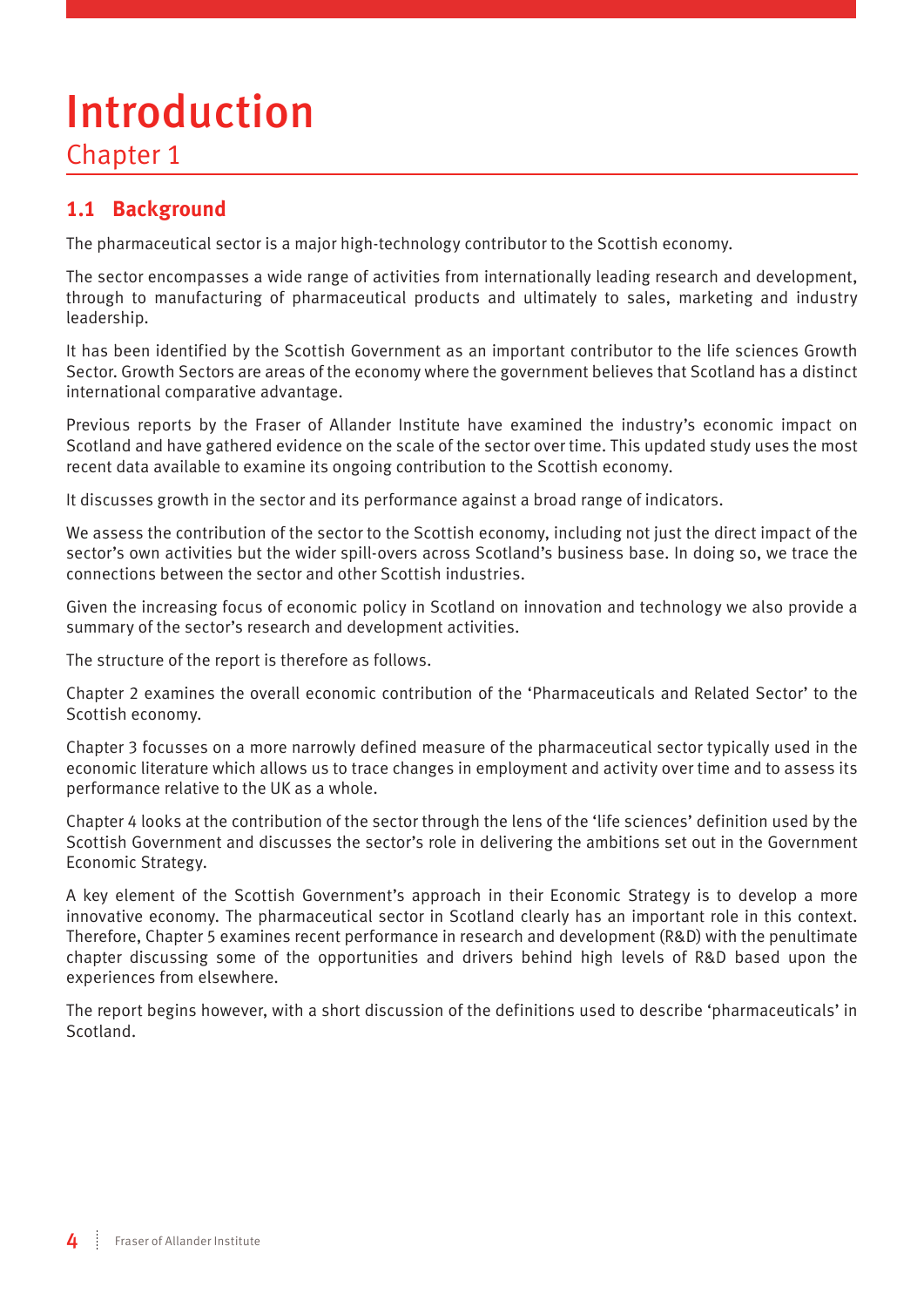#### **1.2 Definition of the pharmaceutical sector in Scotland**

The pharmaceutical industry in Scotland is an exceptionally broad and dynamic sector.

As a result, a strict definition of activity in the sector is hard to pin down. Gone are the days of the sector comprising firms only working on the development and manufacturing of drugs. Nowadays, other activities from high-valued R&D, sales and marketing, product and client servicing are just as important. At the same time, the lines between sectors, whether that be in university research or bio-technology, are much more blurred.

In this report, we make use of established statistical definitions of the pharmaceutical sector. This necessarily means that the analysis may not fully capture all the activities associated with the sector. Some may be measured elsewhere in the economy. However, we can be confident that the vast majority of activities will be picked up in this analysis.

One added complication however, is that certain definitions used by government – or industry bodies – can differ according to what type of activity is being measured.

In what follows, this study discusses the pharmaceutical industry in Scotland at two levels:

The first is the 'pharmaceutical' industry as defined in the official statistical classification (UK Standard Industrial Classification (SIC)).

'Pharmaceuticals' covers SIC Division 21, and is comprised of two parts<sup>1</sup>:

- 21.1 Manufacture of basic pharmaceutical products; and,
- 21.2 Manufacture of pharmaceutical preparations.

The first element largely comprises the manufacture of medically active substances for medical treatments. The second element comprises the manufacture of actual medical treatments and medical diagnostic preparations.

A limitation of focussing just on this definition is that it largely only covers the *manufacturing* element of the pharmaceutical industry.

Therefore, the report also makes use of a wider definition – the 'Pharmaceuticals and Related Sector' – based upon an approach taken by Scottish Enterprise.

This takes in SIC 21 as above, but covers a wider area of activity including the part of activity in the following three areas that can be readily identified as taking place by the pharmaceutical industry in Scotland:

- $\blacksquare$  computer, electronic and optical products:
- other manufactured goods; and,
- $\blacksquare$  scientific research and development services.

<sup>1</sup> See Office for National Statistics UK Standard Industrial Classification of Economic Activities 2007 (SIC 2007).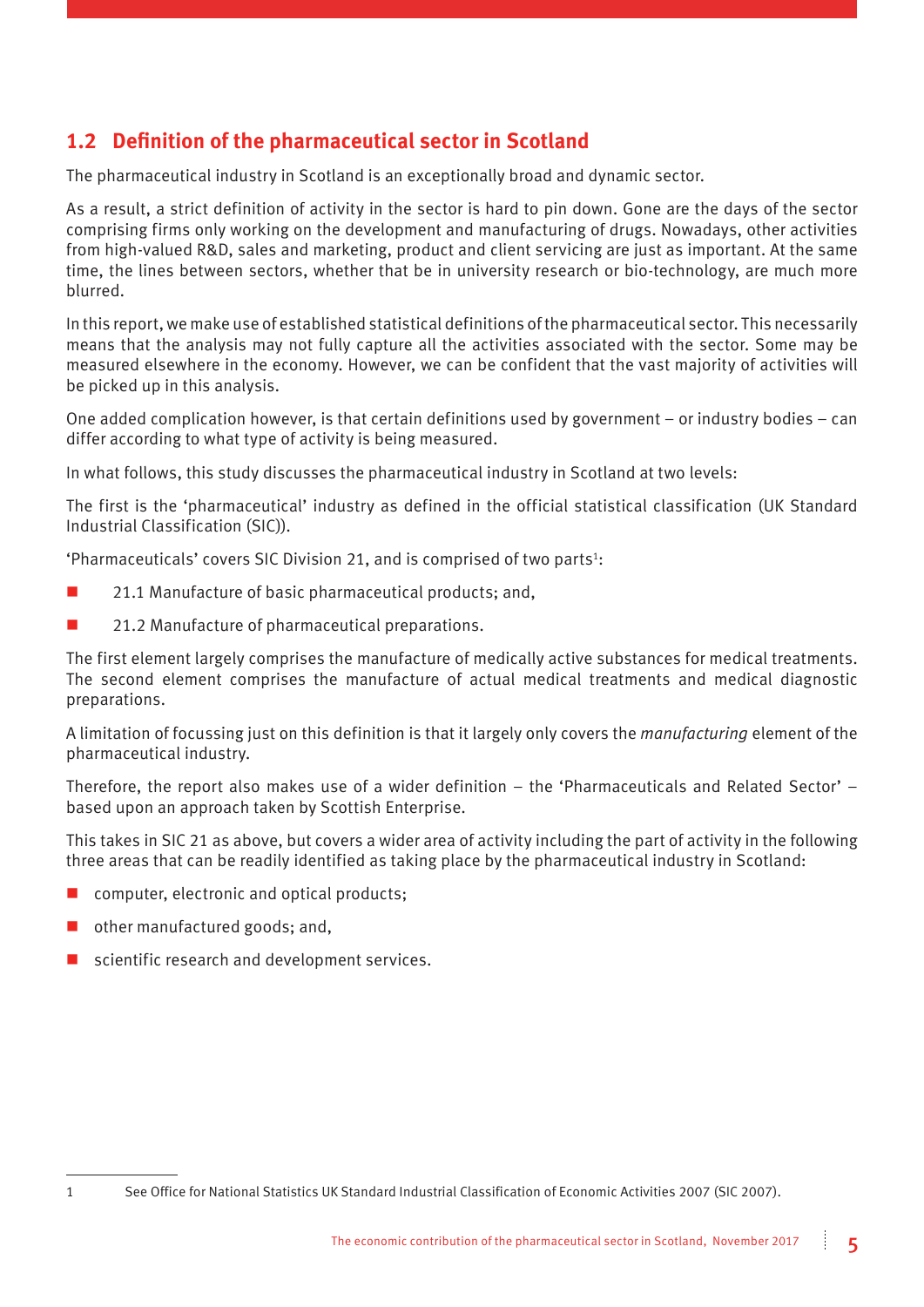#### Case Study - Roche: global company investing in Scotland

As an organisation driven on innovation, Roche relies on a strong research base to deliver advances in treatment for patients across the world. Roche invests heavily in Scotland to help in the delivery of global research efforts.

In 2016, Roche spent a total of £132 million in Scotland with NHS Scotland, universities, research organisations and biotechnology companies. Whilst Roche doesn't have any production facilities, it is integral to the success of the Scottish Biotechnology sector.

A Memorandum of Understanding with the main NHS Boards in NHS Scotland is focussed on Roche's clinical trial programme. It ensures that Scottish research centres are offered the opportunity to participate in Roche funded trials. Currently this involves 18 hospitals across Scotland participating in 57 clinical trials.

#### Case Study - GlaxoSmithKline/University of Edinburgh collaboration to treat acute pancreatitis

The UK's biggest medicines and vaccines company, GlaxoSmithKline (GSK), has chosen Edinburgh University for one of a small number of GSK Discovery Partnerships with Academia (DPAc) programmes.

Damian Mole, a clinician scientist fellow and consultant surgeon at the University of Edinburgh, has devoted his research efforts to try and unravel the underlying biology causing severe acute pancreatitis.

His team identified an inflammatory mechanism in acute pancreatitis associated with the development of multiple organ failure. To develop this idea into a potential medicine, he started a research programme with seed funding from the Health Foundation, the Academy of Medical Sciences, the Medical Research Council and the Wellcome Trust.

Under the DPAc agreement terms, the University of Edinburgh has been receiving milestone-based financial support from GSK to support their research, and will receive sales royalties from any medicine that is ultimately commercialised as a result of the collaboration.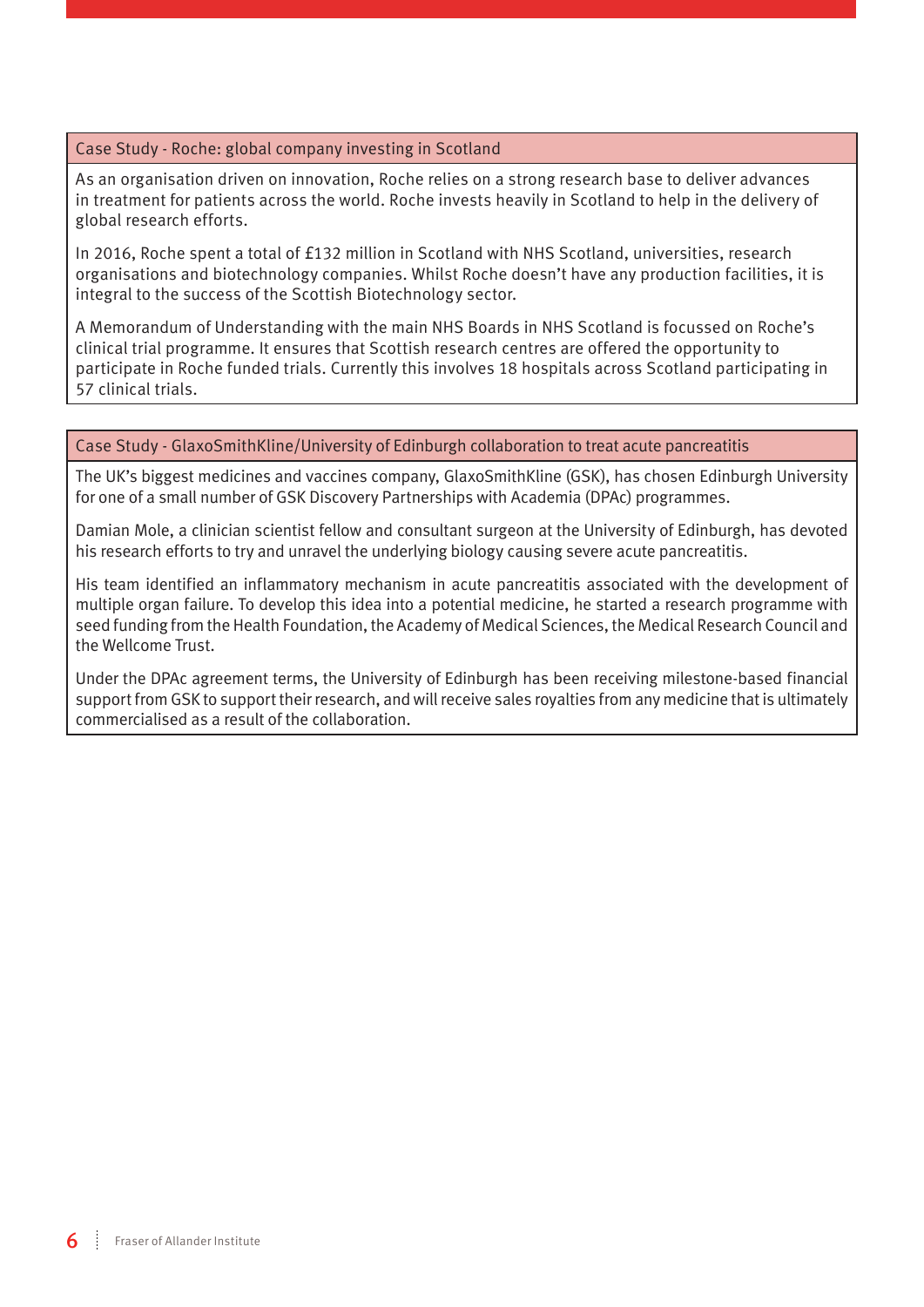# Total economic contribution - Pharmaceuticals and Related Sector

Chapter 2

#### **2.1 Background**

In this chapter of the report, we provide a summary of our impact analysis of the contribution of the pharmaceutical sector to the Scottish economy2.

The aim of an economic impact study is to provide a quantitative estimate of the benefits that a particular industry brings to the economy and wider community.

As with other economic impact studies, we make use of industry-specific financial and economic data to estimate the amount of economic activity created across Scotland by the pharmaceutical sector.

As discussed above, in this chapter we use the definition provided by Scottish Enterprise of the 'Pharmaceuticals and Related Sector', which includes not only the manufacture of pharmaceuticals but also other activities, including part of the activity in the following three sectors<sup>3</sup>:

- computer, electronic and optical products;
- $\blacksquare$  other manufactured goods;
- scientific research and development services;

The total economic activity created by the sector's activities can be measured through two avenues.

The first is through the direct impact. This measures the contribution from the actual spend and employment which underpins the pharmaceutical sector's own day-to-day activities.

For example, a number of pharmaceutical companies are major employers in their own right in Scotland – often in parts of the country where employment opportunities are relatively few and far between. These firms will not only employ people but undertake spending on machinery, office space, administration and other activities. All of this helps to create a direct stimulus to the economy that boosts growth in Scotland.

But this only captures part of the story.

The second avenue through which the pharmaceutical sector has an economic impact is through what are referred to as indirect and induced effects.

We know for example, that employees in the sector do not just hold on to their wages and salaries but spend them on goods and services that are produced or distributed by other companies based in Scotland.

At the same time, we know that behind the pharmaceutical sector is a complex supply chain of different businesses across Scotland (and beyond) all of whom will benefit in some way or another from the industry being based here.

Therefore, two further economic effects need to be captured –

- $\blacksquare$  Indirect impacts the economic benefits from the pharmaceutical sector's suppliers using the revenues from trading with the sector to, in turn, make expenditures on staff and other goods and services; and,
- $\blacksquare$  Induced impacts the economic benefits from the pharmaceutical sector's employees spending their wages and salaries on goods and services across the Scottish economy.

<sup>2</sup> Full details are available on request.

<sup>3</sup> See Appendix 1 for a full definition.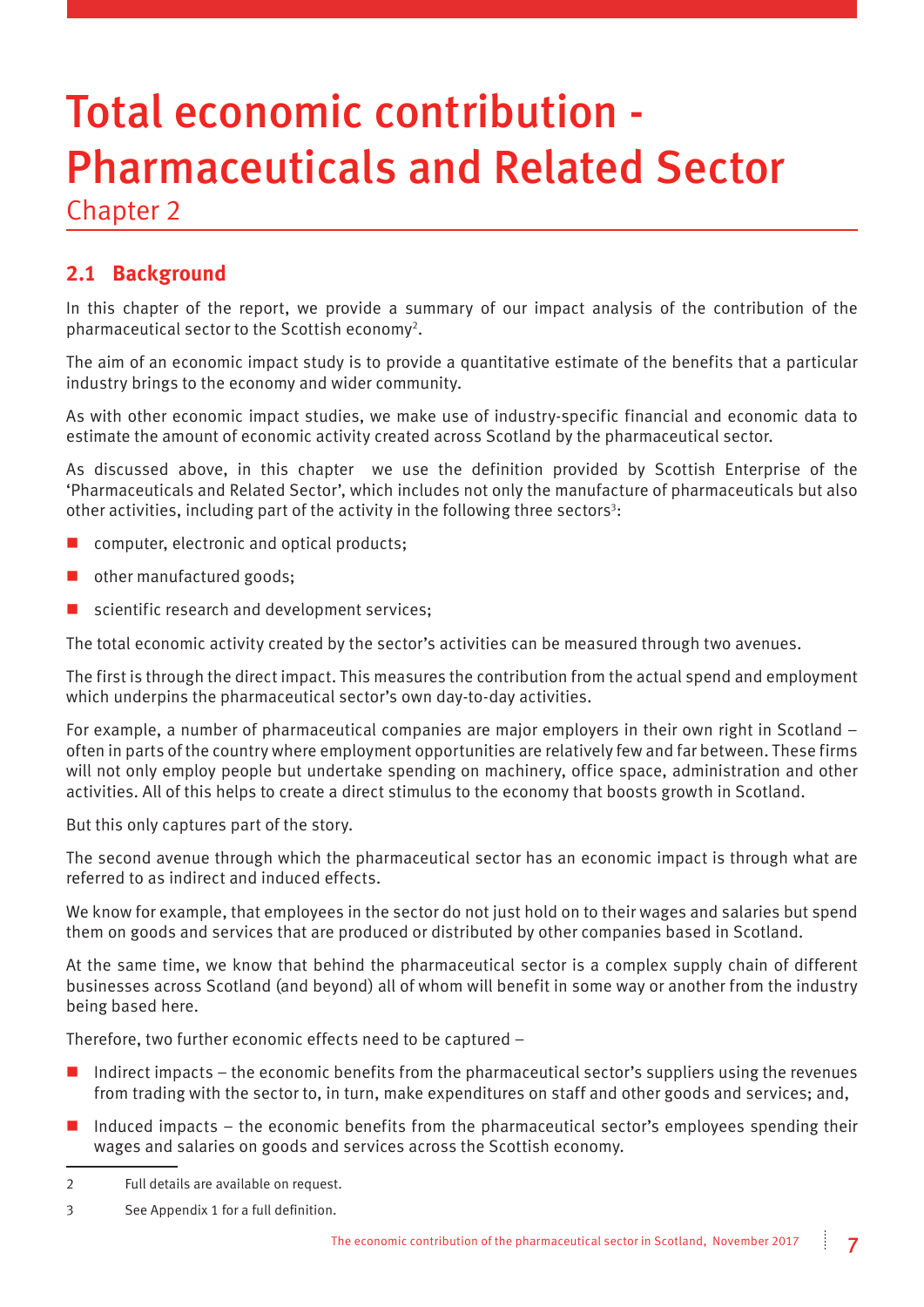These additional impacts, which still stem from the *activities* of the pharmaceutical sector (and would not otherwise have taken place), means that the total amount of economic activity created is greater than simply the initial amount created by the first round of spend by the sector.

To obtain an accurate picture of the sector's total economic impact, it is important to capture these direct, induced and indirect impacts.

To do this, we make use of economic input-output tables for Scotland.

Economic input-output tables provide a complete picture of the flows of goods and services (products) in the economy for a given year. They detail the relationship between producers and consumers and track the interdependencies of industries. They are constructed from survey and other data sources and provide the most accurate and comprehensive picture of the national economy that is available.

By capturing the complex interlinkages that exist in an economy, these tables can help obtain a picture of the 'multiplier' effects of the pharmaceutical sector's spend and employment on the wider economy and across sectors.

#### **2.2 Output supported**

 - 500 1,000 1,500 2,000 2,500 3,000 Direct Total million

Chart 1: Pharmaceuticals and Related Sector, Scotland, output impacts (£ million)

Source: Fraser of Allander calculations

Chart 1 details our estimates of the direct output<sup>4</sup> of the 'Pharmaceutical and Related' sector in Scotland, and demonstrates that it directly supports £1.5 billion worth of output in Scotland.

As highlighted above, this does not measure the total level of output that the industry supports in Scotland, because it does not take into account the effect that the re–expenditure of the initial spending made by 'Pharmaceutical and Related' companies and their employees.

Therefore Chart 1 also details the total impact on Scottish output once these effects are taken into account.

 In total, we estimate that the 'Pharmaceutical and Related' sector supports output worth £2.7 billion across Scotland as a whole.<sup>5</sup>

<sup>4</sup> The output produced by an industry in a given time period is a measure of the value of the goods/services it produces in that period. It is estimated as its turnover (sales) plus any changes in inventories of finished goods and work in progress.

<sup>5</sup> Appendix 2 gives a technical explanation of the methods used to derive this estimate.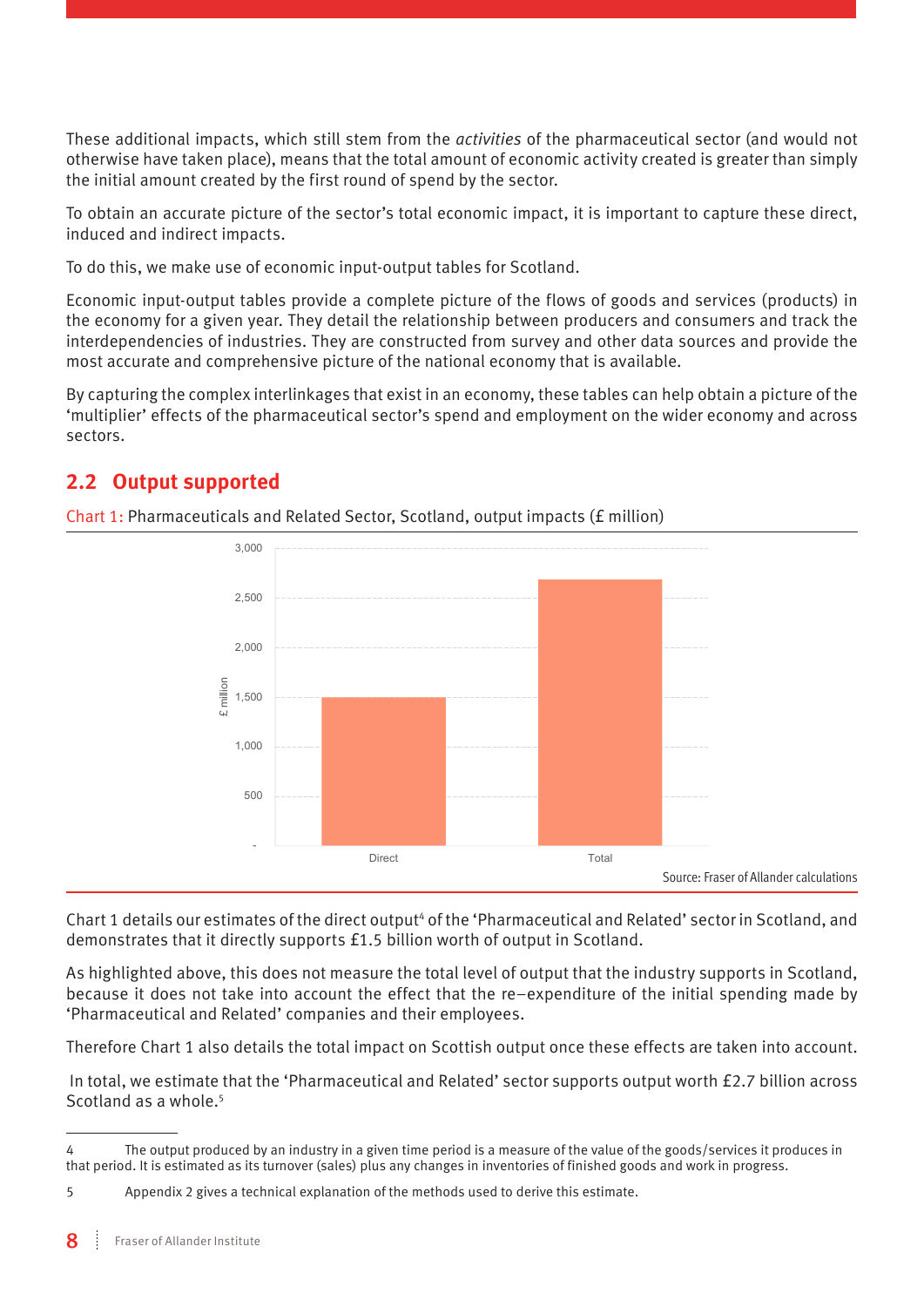#### **2.3 Employment supported**

Chart 2 demonstrates that the 'Pharmaceutical and Related' sector in Scotland supports around 5,050 direct FTE jobs in Scotland.

A good illustration of the level of growth can be seen by comparing the number of direct FTE jobs estimated here (5,050) with the number of direct jobs in the 'Pharmaceutical and Related' at the time of our last study – when it was estimated to provide 3,100 direct jobs. This is an increase of over 60% since 2009.



Chart 2: Pharmaceuticals and Related Sector, Scotland, employment impacts

Chart 2 also details the estimated total employment impact of the 'Pharmaceutical and Related' sector, and shows that while the industry directly provides an estimated 5,050 FTE jobs, it supports a total of around 16,500 FTE jobs in Scotland once the re-expenditure impacts, arising from wage and supplier spending explained above are taken into account.

This means that for every employee in the 'Pharmaceutical and Related' sector an additional 2.27 jobs are supported elsewhere in the Scottish economy. This figure of 2.27 is similar to the additional employment created per employee in our previous study<sup>6</sup>.

<sup>6</sup> Back in 2009 we estimated that every employee in the 'Pharmaceutical and Related' sector supported an additional 2.25 jobs, and a total of 10,089 supported jobs.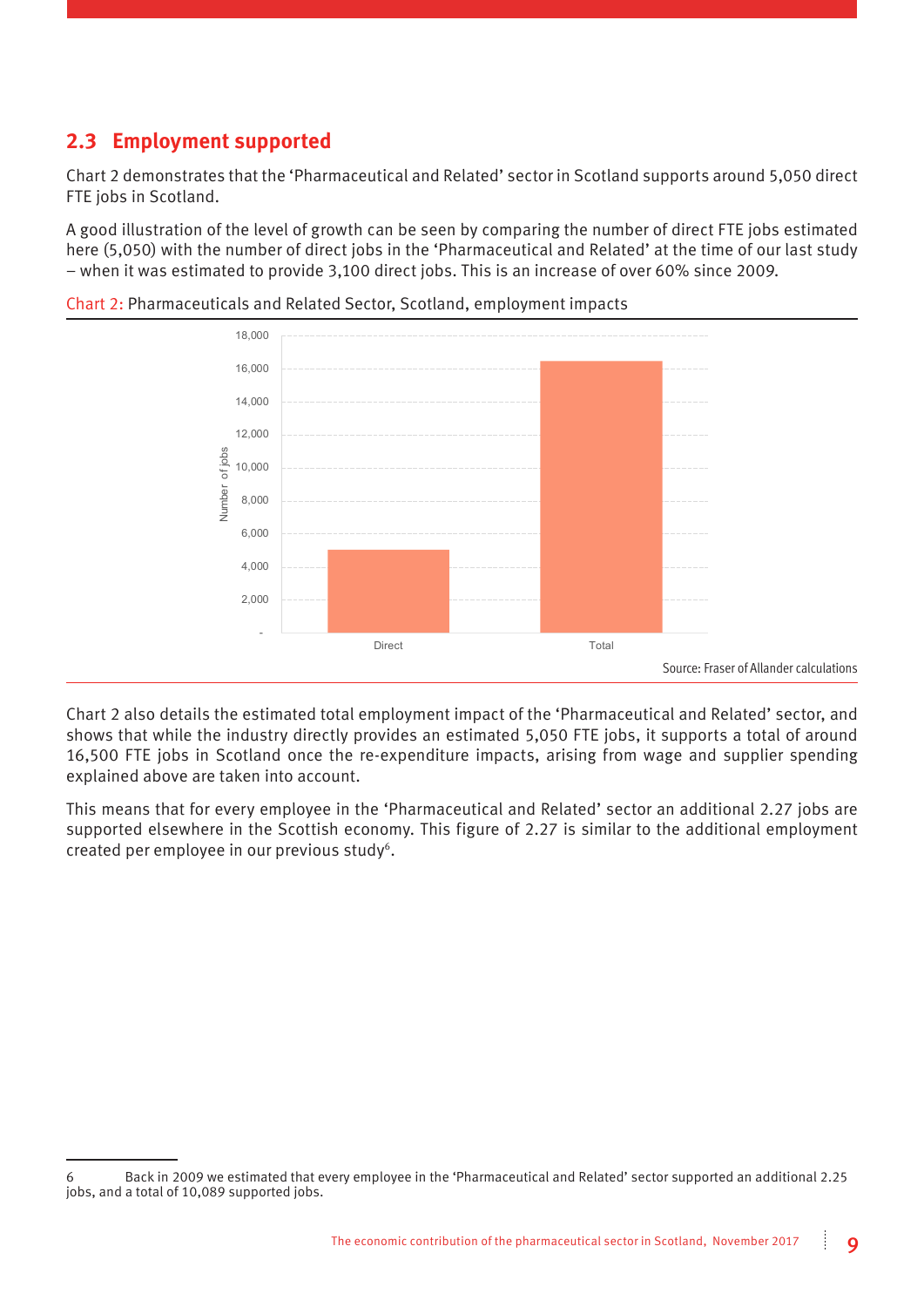#### Additional activity supported in the pharmaceutical sector

As discussed above, one of the key challenges in assessing the economic contribution of a sector such as pharmaceuticals is that the formal statistical definitions that measure the scale and size of the sector may not always fully capture all the activity taking place in the sector.

For example, there are a significant number of field-based pharmaceutical employees throughout Scotland who are not captured in official figures. These roles will mostly be in commercial sales or in clinical research and are usually home based jobs. However, in many instances, these jobs are registered to company head offices, normally in England. ABPI Scotland have provided the FAI with an estimate of the number of field-based employees, using data from a survey of 17 of their member companies. The responses included many large global pharmaceutical companies who operate in Scotland.

The survey returns showed that these 17 companies employed a total of 339 field-based people in Scotland. Given ABPI total membership stands at 60 full member companies (at the time of writing), a conservative estimate of the total field-based pharmaceutical employment across the ABPI member companies in Scotland would be in excess of 500.

Using the Scottish Government's pharmaceutical industry employment multiplier, we estimate that this field-based pharmaceutical employment would support at least a further 1,000 – direct, indirect and induced – jobs across the Scottish economy.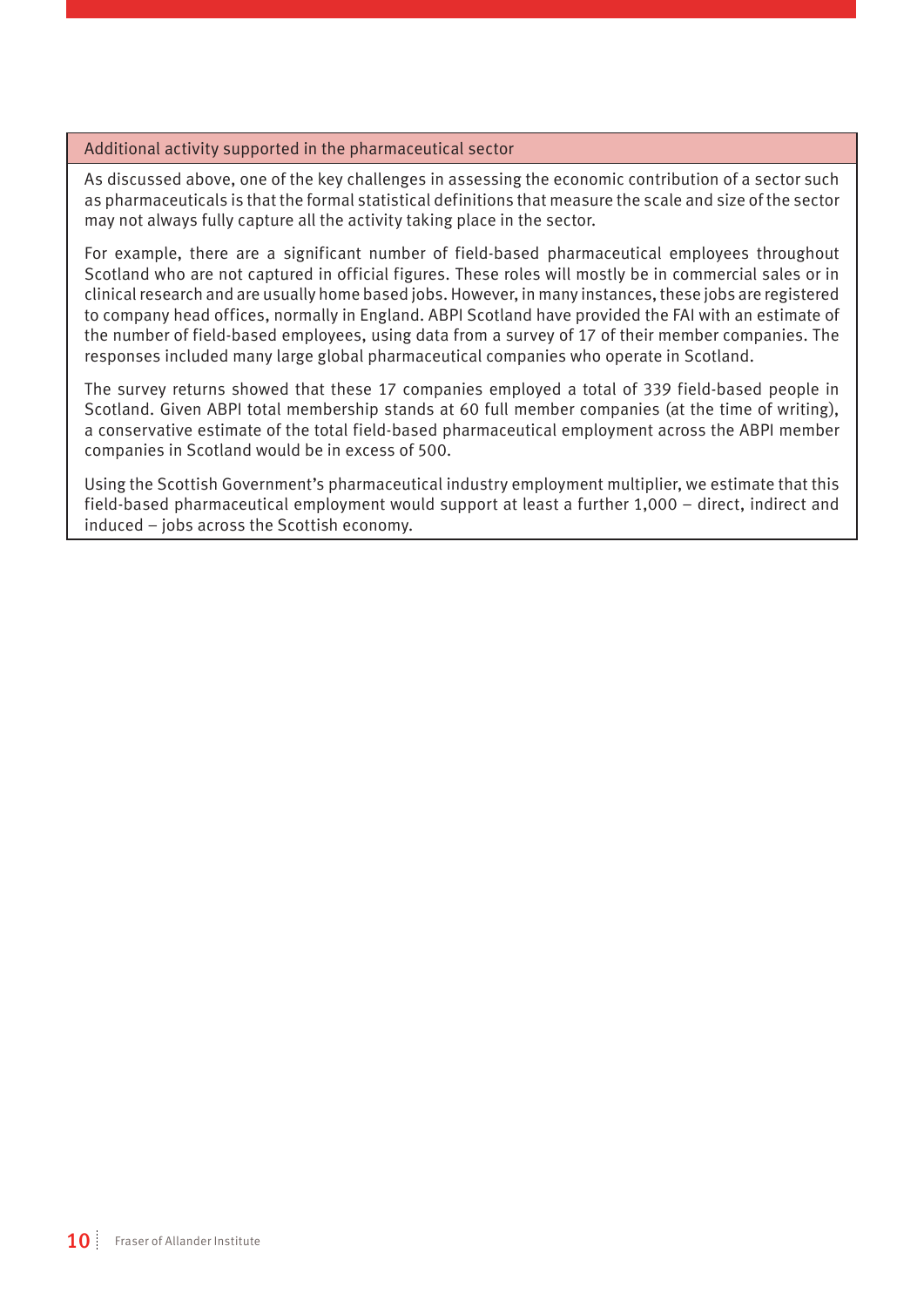#### **2.4 GVA supported**



Chart 3: Pharmaceuticals and Related Sector, Scotland, GVA impacts (£ million)

The most widely-used measure of economic activity is Gross Value Added (GVA), which assesses the increase in economic value provided by an industry<sup>7</sup>.

Chart 3 details our estimate of the total GVA supported in Scotland by the 'Pharmaceutical and Related' sector. It illustrates that the level of direct GVA created by the sector is estimated at £0.99 billion.

This is estimated to support a total of £1.7 billion across all industries in Scotland once the wider spill-over effects are taken into consideration.

<sup>7</sup> For any industry, GVA measures the increase in economic value provided by that industry in a given time period (typically a year). GVA is defined as the total value of goods and services produced by an industry, after deducting the cost of goods and services used in the process of production. It therefore measures what the industry itself *adds* to the value of an economy.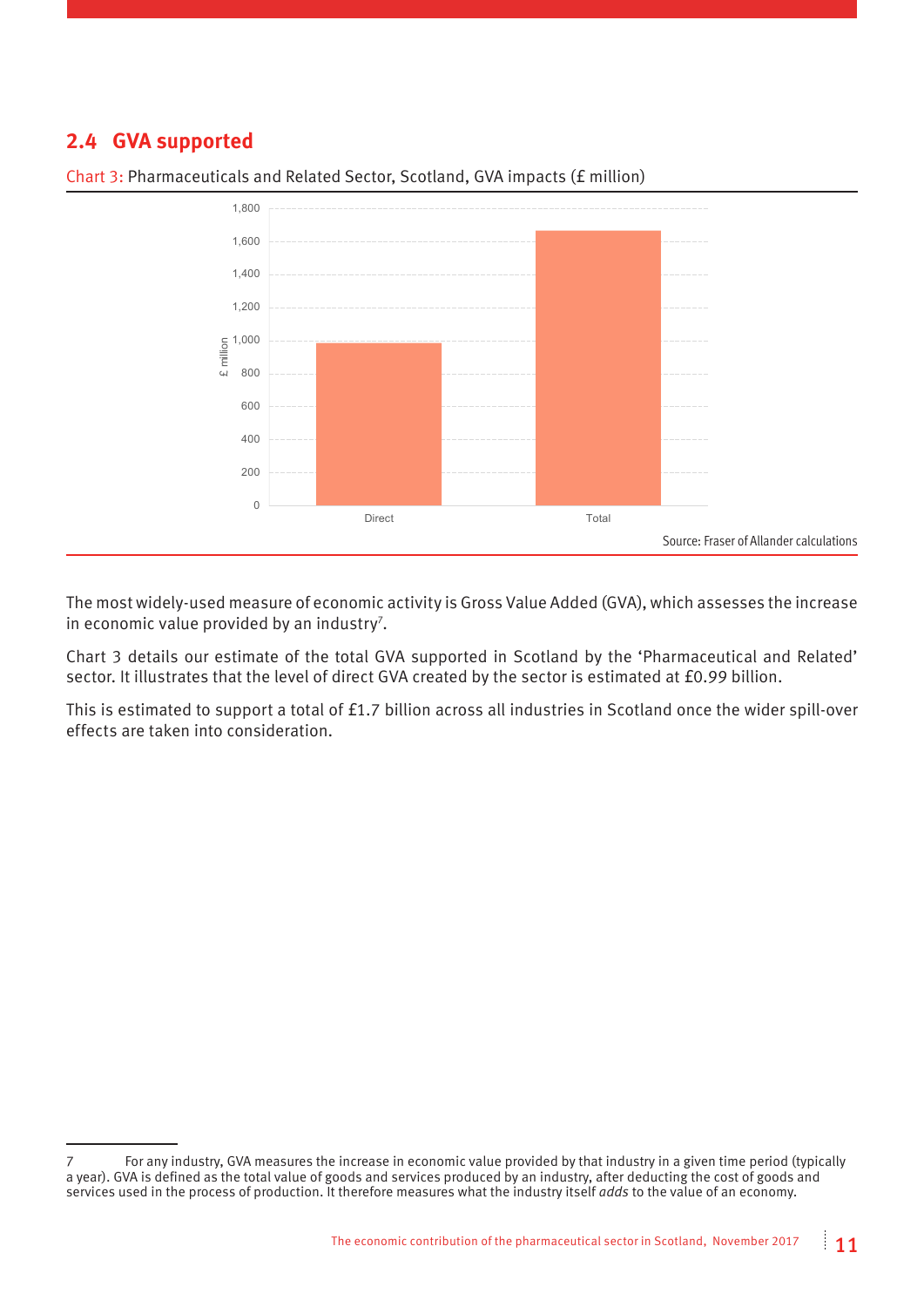# Recent developments in the pharmaceutical sector in Scotland

Chapter 3

#### **3.1 Introduction**

In this chapter, we examine recent changes in the pharmaceutical sector in Scotland.

To enable comparisons over time and to allow for analysis of activities within Scotland and relative to the UK as a whole, it is necessary to focus on the more narrowly-defined 'pharmaceutical' sector covered under the Standard Industrial Classification (SIC) 21.

This more narrow definition is because the definition used in Chapter 2 – whilst entirely appropriate – has been created by Scottish Enterprise to enable a richer picture of the sector to be established. But to enable usage of key economic and business databases a slightly narrower approach is required that follows standard national accounts practice.

It should be noted however, that – measured by output – the SIC 21 category comprises the vast majority (88%) of the direct activity produced by all the 'Pharmaceutical and Related' activity utilised in Chapter 2. We can be confident therefore that this still provides a useful assessment of the sector's recent performance, particularly in tracking its progress over time and relative to other parts of the UK.

Table 1 shows the number of people employed in the pharmaceutical industry in Scotland according to this definition.

Total Scottish employment in pharmaceuticals during 2015 was 3,175 - the most recent year data is available.

| Year | Employment                                          |
|------|-----------------------------------------------------|
| 2009 | 2,200                                               |
| 2010 | 3,000                                               |
| 2011 | 3,600                                               |
| 2012 | 3,300                                               |
| 2013 | 3,100                                               |
| 2014 | 3,200                                               |
| 2015 | 3,175                                               |
|      | Source: Scottish Government Growth Sectors database |

Table 1: Pharmaceutical employment, Scotland, 2009 to 2015

Employment in the sector has grown strongly in recent years – with total direct employment up 38% since 2009.

A key goal of the Scottish Government is supporting economic growth across the length and breadth of Scotland. In particular, they seek to ensure that the prosperity created by economic growth is shared across the country through a fair and inclusive jobs market.

It is interesting to note that the largest concentrations of pharmaceutical employment in Scotland are in Highland and North Ayrshire – where pharmaceutical jobs account for around a quarter and a third of all such industry jobs in Scotland, respectively<sup>8</sup>.

<sup>8</sup> Source National Online Manpower Information Services (NOMIS).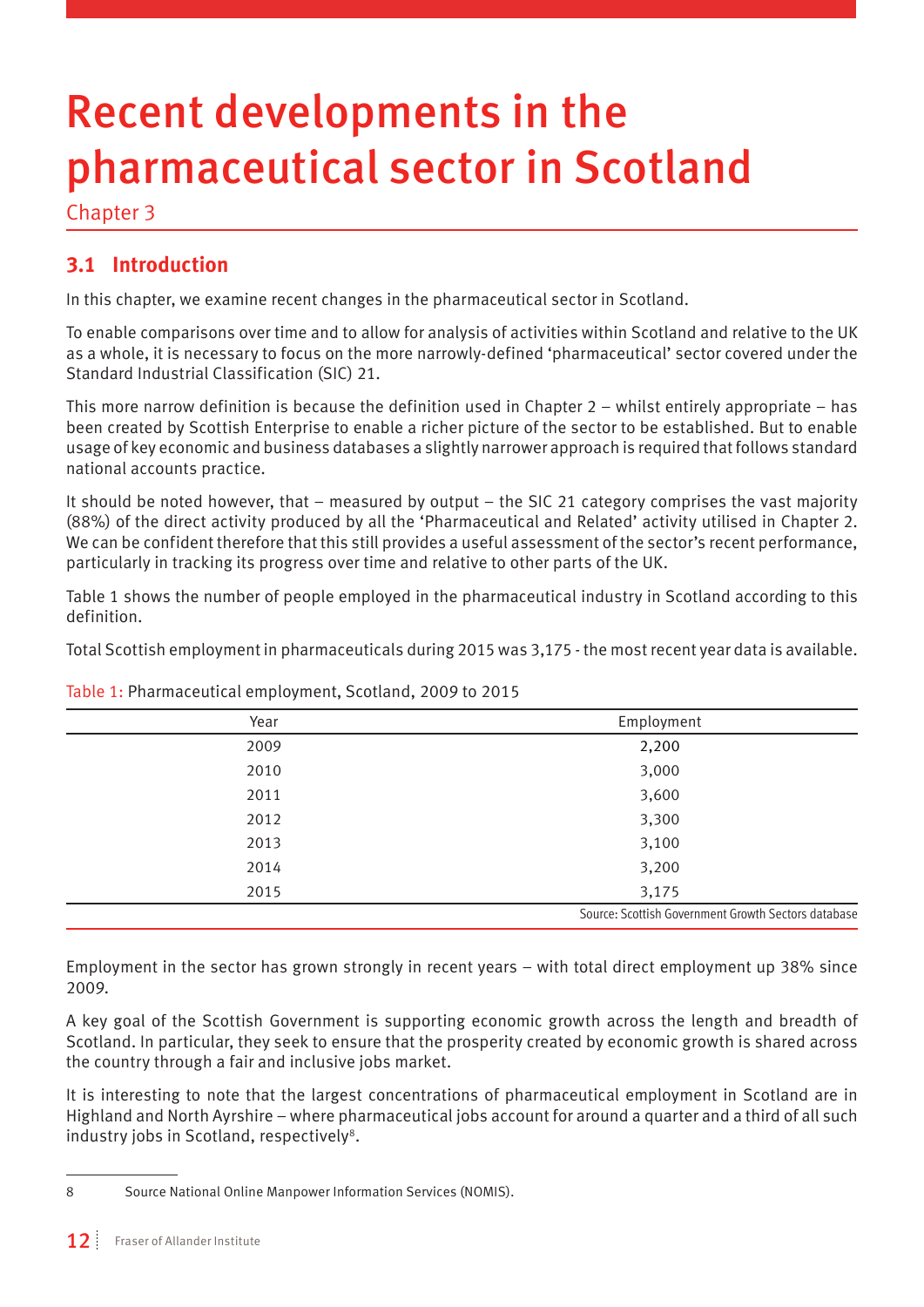The regional employment picture is therefore particularly important when viewed through the lens of inclusive growth. In North Ayrshire for example, the sector is estimated to support 431 direct employees in the local authority. This is equivalent to just over 1 in every 100 local jobs.

These jobs are vital. In North Ayrshire, the local unemployment rate in March 2017 was 8.1%, considerably above the Scottish average rate of 4.5%.

#### **3.2 Links to other sectors – what other sectors of the economy benefit from pharmaceuticals in Scotland?**

As discussed above, the reach of the pharmaceutical industry in Scotland is not just limited to the sector itself. It forms an important end-point for a complex supply chain across the Scottish economy with many businesses – some closely related to the sector, some less so – all benefiting from having both a major employer and investor located in Scotland.

Table 2 below shows the links between the pharmaceutical sector and other industries in Scotland by identifying the parts of the economy which receive some direct benefit from the spending of the pharmaceuticals industry<sup>9</sup>.

The key industry supported is pharmaceuticals itself, which is estimated to receive 27% of all supplier spending. In others words, nearly 30% of spending by the sector is to other firms in the sector.

It is worth noting here that this proportion has increased from our previous study, where the proportion was around 16%. This suggests that pharmaceutical companies in Scotland have improved their local supply base in recent years.

Other significant sectors supported include wholesale (around 10% of all spending) and financial services (6%).

As the table highlights, the sector helps support activity right across the Scottish economy from computer services through to employment services.

Case Study - Bristol-Myers Squibb (BMS): Global pharma investing in research collaboration with Midlothian based pharma services company

The BMS R&D site at Moreton, Merseyside, has a Pharmaceutical Materials Science Group, which works closely with medicine substance manufacturing sites across Europe. One aspect of this work is research relating to the "solid state" of the medicine substance.

Since 2011, BMS and Midlothian based Solid Form Solutions have successfully collaborated on a number of projects to advance and understand BMS' products in the pipeline. This collaboration, which has already seen a six-figure investment, is expected to expand in the years to come. This research makes a key contribution to the understanding of stability and effectiveness of a medicine, and is an important component of the regulatory package and the intellectual property around a new medicine.

Solid Form Solutions is based in laboratory facilities near Penicuik, and the collaboration is an example of the benefits of investment and collaboration by a global bio-pharmaceutical company, that has knock-on effects to the wider life sciences sector in Scotland.

<sup>9</sup> The analysis here uses the Input Output tables published by the Scottish Government which provide detailed data for 97 industrial sectors in Scotland.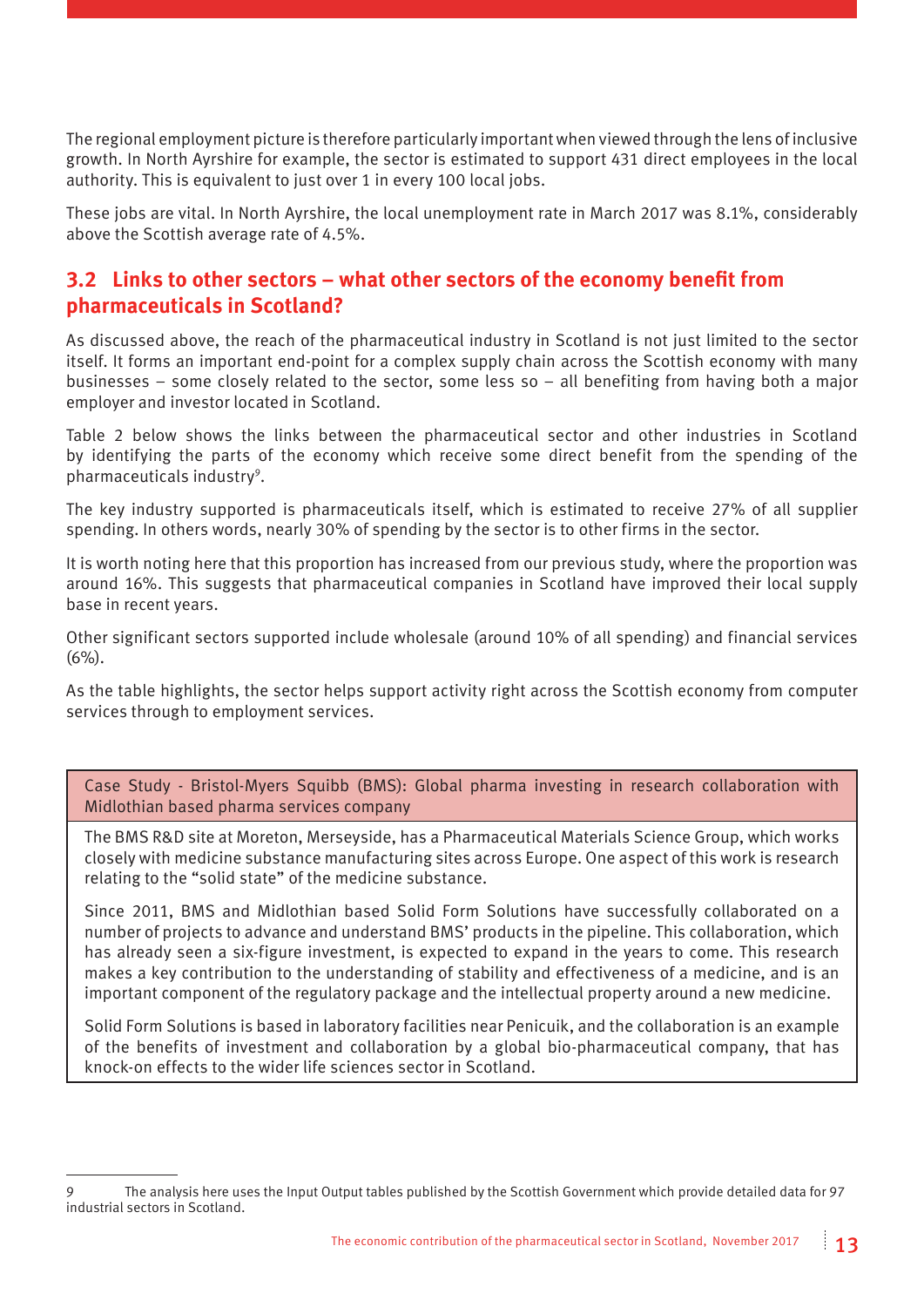| Sector                          | % purchases                                           |
|---------------------------------|-------------------------------------------------------|
| Pharmaceuticals                 | 27.3                                                  |
| Wholesale - excl. vehicles      | 10.4                                                  |
| <b>Financial services</b>       | 5.7                                                   |
| Architectural services          | 4.1                                                   |
| Post and courier                | 3.6                                                   |
| <b>Rubber and Plastic</b>       | 3.4                                                   |
| Fabricated metal                | 3.3                                                   |
| Wholesale and Retail - vehicles | 2.6                                                   |
| Electricity                     | 2.5                                                   |
| Paper and paper products        | 2.3                                                   |
| Accounting services             | 2.3                                                   |
| Transport support               | 2.0                                                   |
| Other                           | 30.6                                                  |
|                                 | Source: Scottish Government Input-Output tables, 2013 |

Table 2: Main industrial purchases made by pharmaceuticals in Scotland, 2013

#### **3.3 Output, export and productivity performance**

It is possible to examine the relative change in economic output over recent years. The most recent Scottish Input-Output tables show that the pharmaceutical sector has grown by around 28% between 2008 and 2013. To put this in context, [over the same period] output in manufacturing has fallen by around 10%.

At the centre of the Scottish Government's Economic Strategy is the goal of boosting exports and productivity.

The strong performance – and potential – of the pharmaceutical industry in Scotland to contribute to both of these objectives is one of the key reasons that they have been identified as part of the life sciences Growth Sector.

Using the most recent Scottish Government data, it is estimated that total pharmaceutical exports increased by 26.7% between 2008 and 2013<sup>10</sup>. International exports by pharmaceuticals increased by almost a fifth (19%) over the period

This is faster than the equivalent figure for Scottish exports in general where growth was around 15%.

The productivity of the sector is a key strength. Chart 4 compares GVA per employee for the pharmaceuticals sector against productivity in Scotland as a whole<sup>11</sup>.

Whilst volatile, productivity in the pharmaceutical sector has risen by around 19% between 2008 and 2015. The relative growth in the sector was also faster than the Scottish average.

<sup>10</sup> Total exports includes the sector's exports to both the Rest of the UK (RUK) and the Rest of the World (ROW).

<sup>11</sup> Note the Annual Business Survey excludes the financial sector and parts of agriculture and the public sector.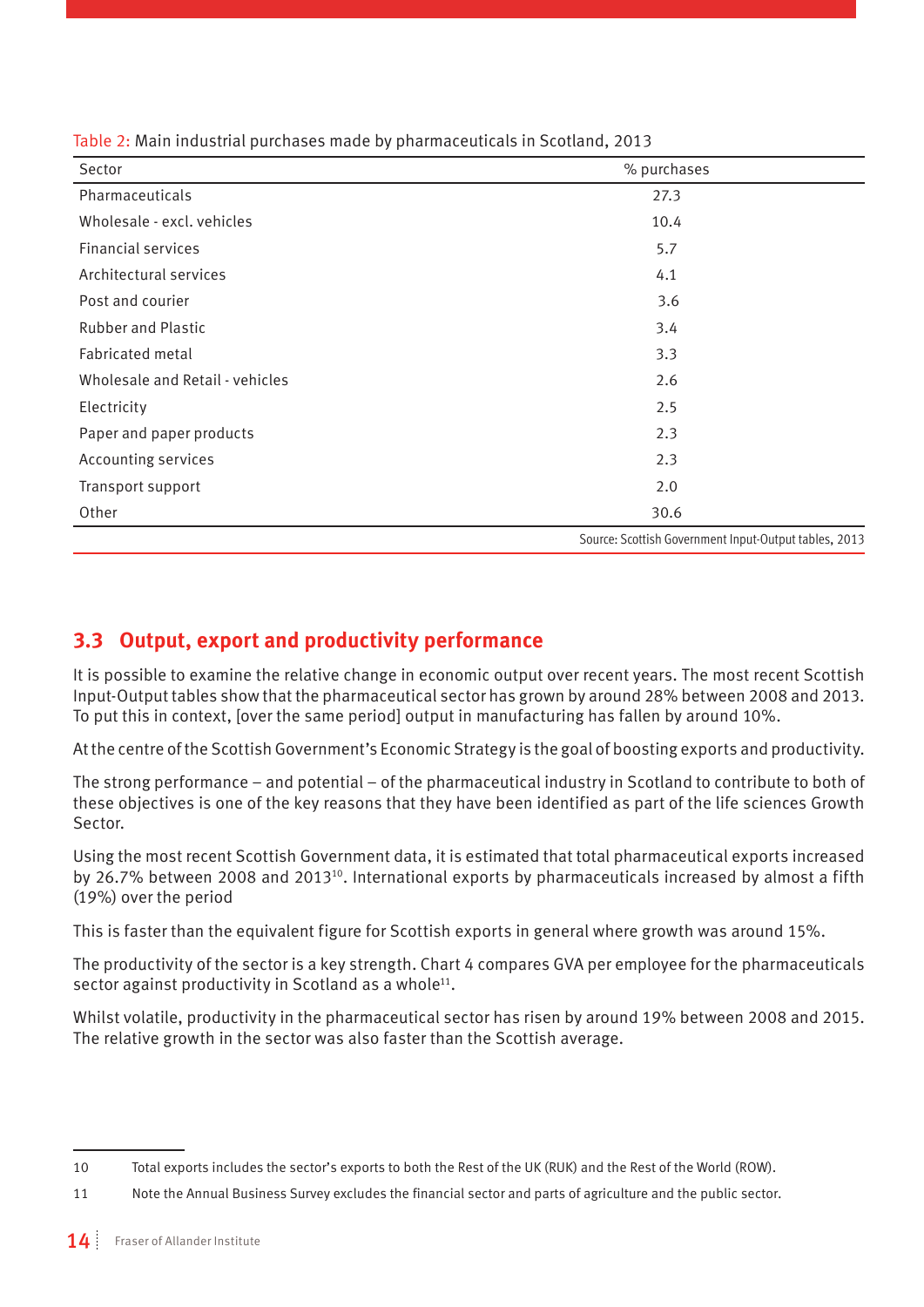

#### Chart 4: Productivity – measured by GVA per head – pharmaceuticals and Scottish average, 2008 to 2015

Source: Annual Business Statistics (ABS)

Gross wages and salaries per head in 2015 were £36,682. This is around £15,000 higher than the Scottish average.

#### **3.4 Performance relative to the rest of the UK**

We next examine comparable statistics from the UK Office for National Statistics to assess the Scottish sector's performance relative to the UK as a whole.

Overall the data reveals that Scotland has been doing relatively well in comparison to the UK. Turnover figures for the UK and Scotland (Chart 5) shows that the industry in Scotland currently represents 4.3% of all UK sales (in 2015).

This percentage has risen from 3.3% in 2008, an increase of 1 percentage point in seven years.

As detailed in Chart 6, the increased percentage of UK turnover in Scotland has also been reflected in terms of employment shares, with the data demonstrating that the industry in Scotland has accounted for an increasing proportion of UK jobs since 2008<sup>12</sup> - that is, 9.3% in 2015 up from 5.1% in 2008.

<sup>12</sup> UK employment figures for 2013 was disclosive.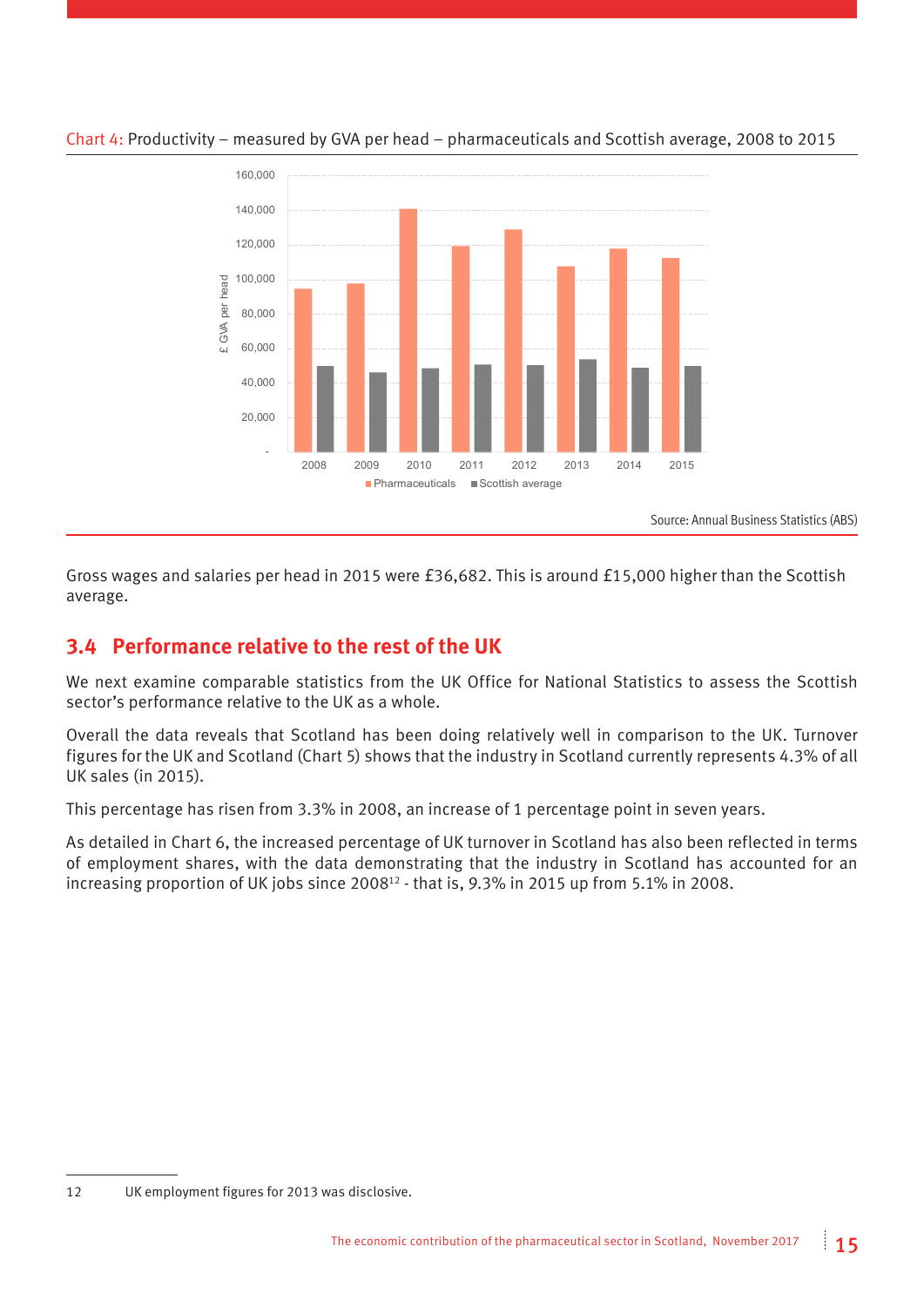

#### Chart 5: Pharmaceutical turnover, % of UK total in Scotland, 2008 to 2015

Chart 6: Employment, % of UK total in Scotland, 2008 to 2015

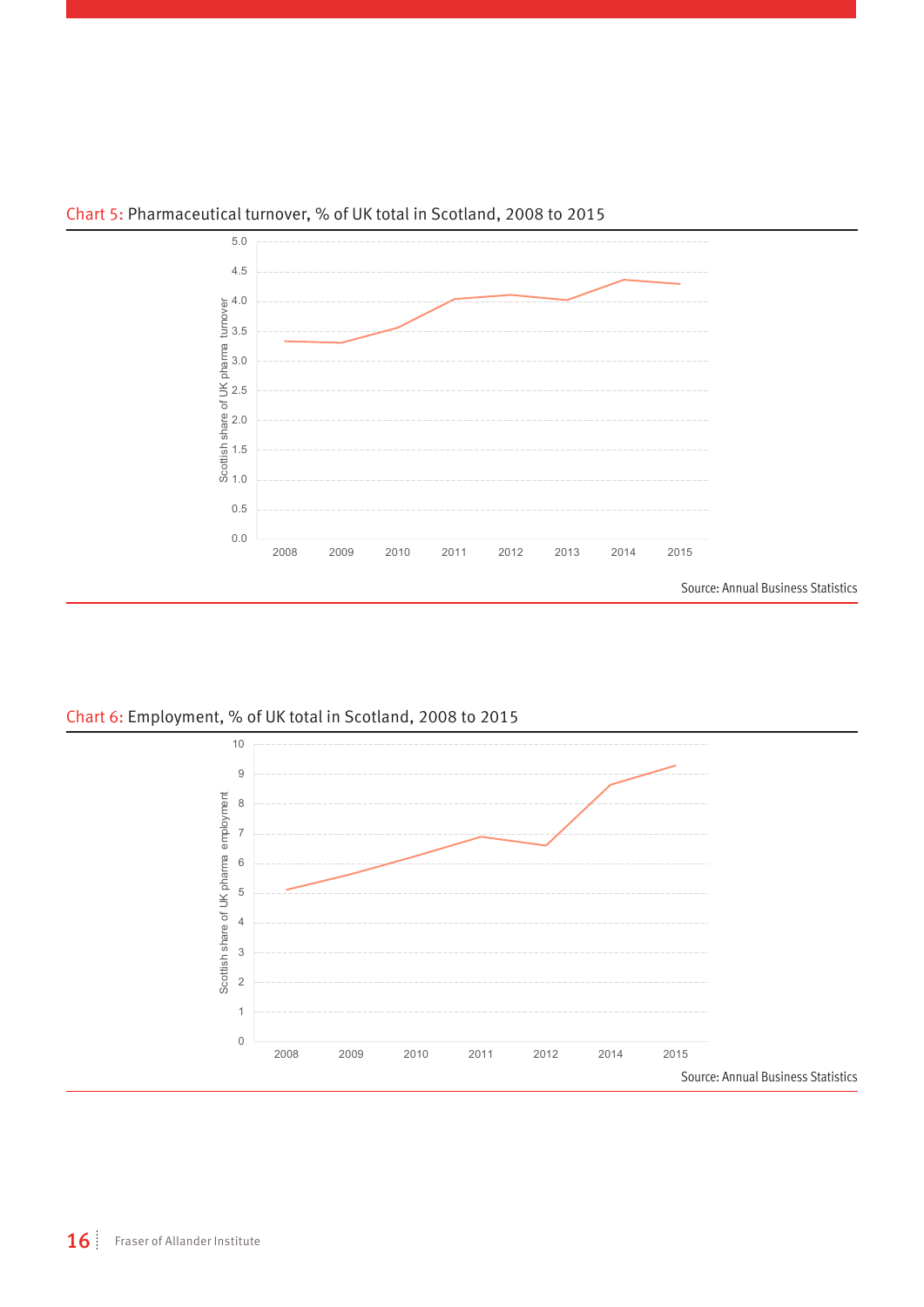# The pharmaceutical industry's contribution to Scottish life sciences

Chapter 4

#### **4.1 Introduction**

The purpose of the Scottish Government is to deliver faster sustainable economic growth with opportunities for all to flourish. By developing a more productive and successful economy, the aim is to boost prosperity for the population as a whole and to ensure that more people have an opportunity to benefit from economic growth.

The Scottish Government's Economic Strategy has two 'mutually supportive goals' of increasing competitiveness and tackling inequality.

Underpinning the Government Economic Strategy are four key drivers that the Scottish Government believes will shape both the pace and type of growth in Scotland in the years ahead.

These are – *inclusive growth, investment, internationalisation and innovation.* 

The pharmaceutical industry makes an important contribution to all four of these drivers.

On *inclusive growth,* as highlighted above the sector employs significant numbers of people in areas of the country where employment opportunities have traditionally been more limited.

On *internationalisation,* the sector is a major exporter and – as the case studies have documented – the sector is also securing significant new *investment* into Scotland.

Finally, as we will discuss in detail in Chapter 6, the industry is at the forefront of developing a more *innovative*  economy through its research and development activities.

The importance of economic growth is all the more vital given the new fiscal powers of the Scottish Parliament. Soon, around half of Holyrood's annual resource budget will depend upon the revenues that are raised in Scotland.

#### **4.2 Scottish Government Economic Strategy and Growth Sectors**

A key avenue through which the Scottish Government intends to deliver on its Economic Strategy is through their targeted support toward areas where Scotland has a distinct international comparative advantage.

Accordingly, the Scottish Government has identified six Growth Sectors where it believes Scotland has economic strengths:

- Food and Drink
- $\blacksquare$  Financial and Business Services,
- Life Sciences
- Energy
- **Tourism**
- **Creative Industries**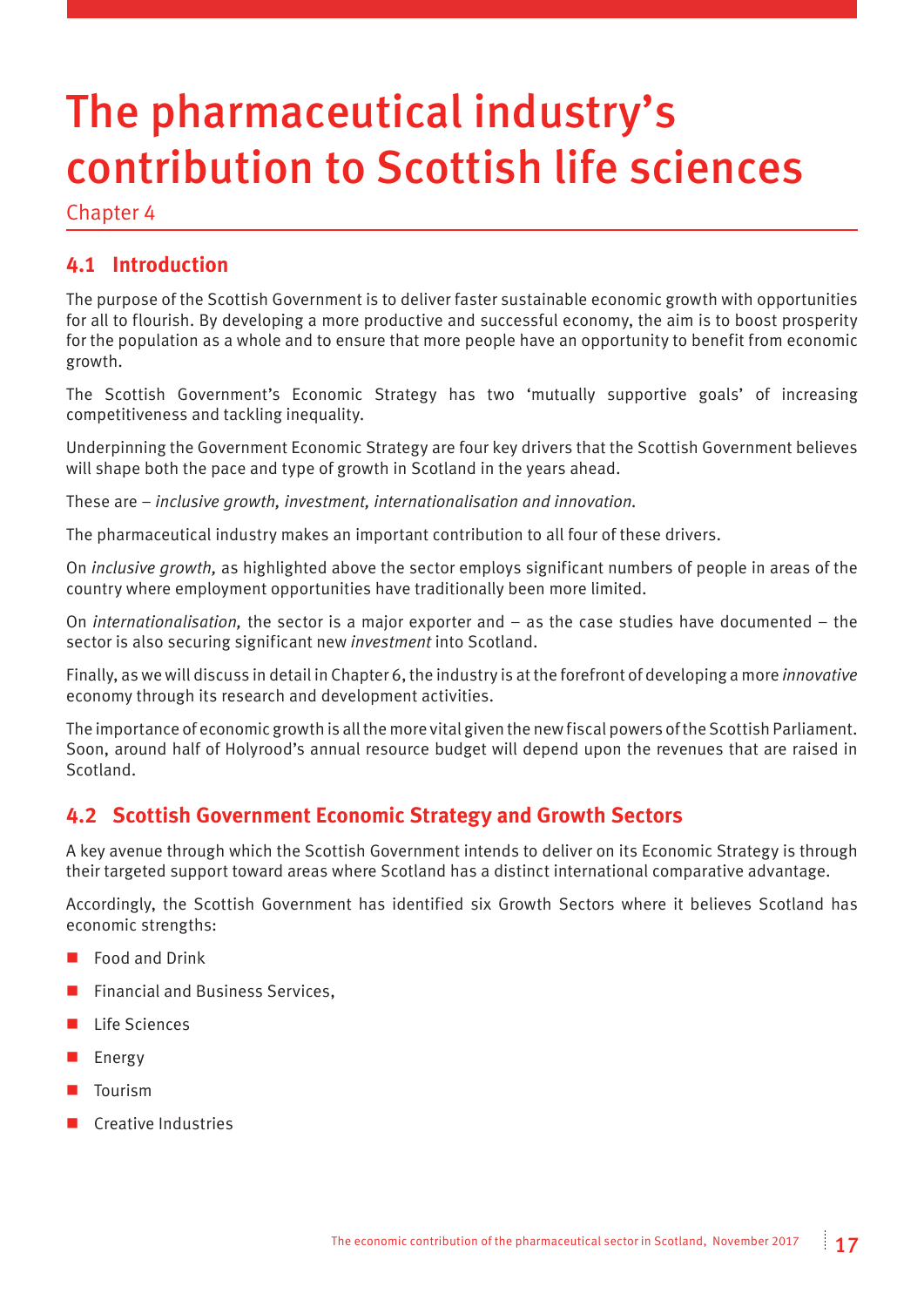The Scottish Government's recent 'Life Sciences Strategy for Scotland: 2025 Vision'13 estimated that life sciences contributes £4.2 billion of turnover to the Scottish economy. The aim is to grow this to £8 billion by 2025.

Table 3 details employment in the life sciences sector in Scotland for the latest year for which figures are available (2015).

Table 3: Growth Sector employment Scotland, 2015

| Sector                                           | Employment                                          |
|--------------------------------------------------|-----------------------------------------------------|
| Food and Drink                                   | 114,700                                             |
| <b>Financial and Business Services</b>           | 217,400                                             |
| Life Sciences                                    | 17,300                                              |
| Energy (including Renewables)                    | 73,000                                              |
| Sustainable Tourism (Tourism related Industries) | 217,000                                             |
| Creative Industries (including Digital)          | 73,600                                              |
|                                                  | Source: Scottish Government Growth Sectors database |

Given the status of these industries as economic priority sectors, it is also interesting to examine their employment performance in recent years – particularly in the aftermath of the Great Recession.

|  |  | Table 4: Growth Sector employment change, Scotland, 2009 to 2015 <sup>14</sup> |
|--|--|--------------------------------------------------------------------------------|
|--|--|--------------------------------------------------------------------------------|

| Sector                                           | Employment change (%)                               |
|--------------------------------------------------|-----------------------------------------------------|
| Food and Drink                                   | 0                                                   |
| <b>Financial and Business Services</b>           | $-6.2$                                              |
| Life Sciences                                    | 24.5                                                |
| Energy (including Renewables)                    | 18.9                                                |
| Sustainable Tourism (Tourism related Industries) | 13.8                                                |
| Creative Industries (including Digital)          | 3.6                                                 |
| All Scotland                                     | 0.7                                                 |
|                                                  | Source: Scottish Government Growth Sectors database |

Between 2009 and 2015, total employment in Scotland grew by just 0.7%. Employment growth across all six Growth Sectors (i.e., those identified in Table 4) was 3.6%.

Overall, conditions have therefore remained challenging in the Scottish economy since 2009. For example, and as Table 4 highlights growth in two of Scotland's largest Growth Sectors – food and drink and financial and business services – has been particularly weak.

In contrast, employment in life sciences – of which pharmaceuticals is a key part – has increased substantially. In the overall Growth Sector 'life sciences', the number of people employed has risen by almost a quarter (24.5%) since 2009.

Table 5 details the relative employment performance of sub-sectors within life sciences.

<sup>13</sup> Life Sciences, Strategy for Scotland, 2025 Vision - http://www.lifesciencesscotland.com/wp-content/uploads/2017/08/ Life-Sciences-Strategy-for-Scotland-2025-VisionFINALlow-res.pdf

<sup>14</sup> The 'All Scotland' figure is for employment change across all industrial sectors in Scotland, not just the key growth sectors.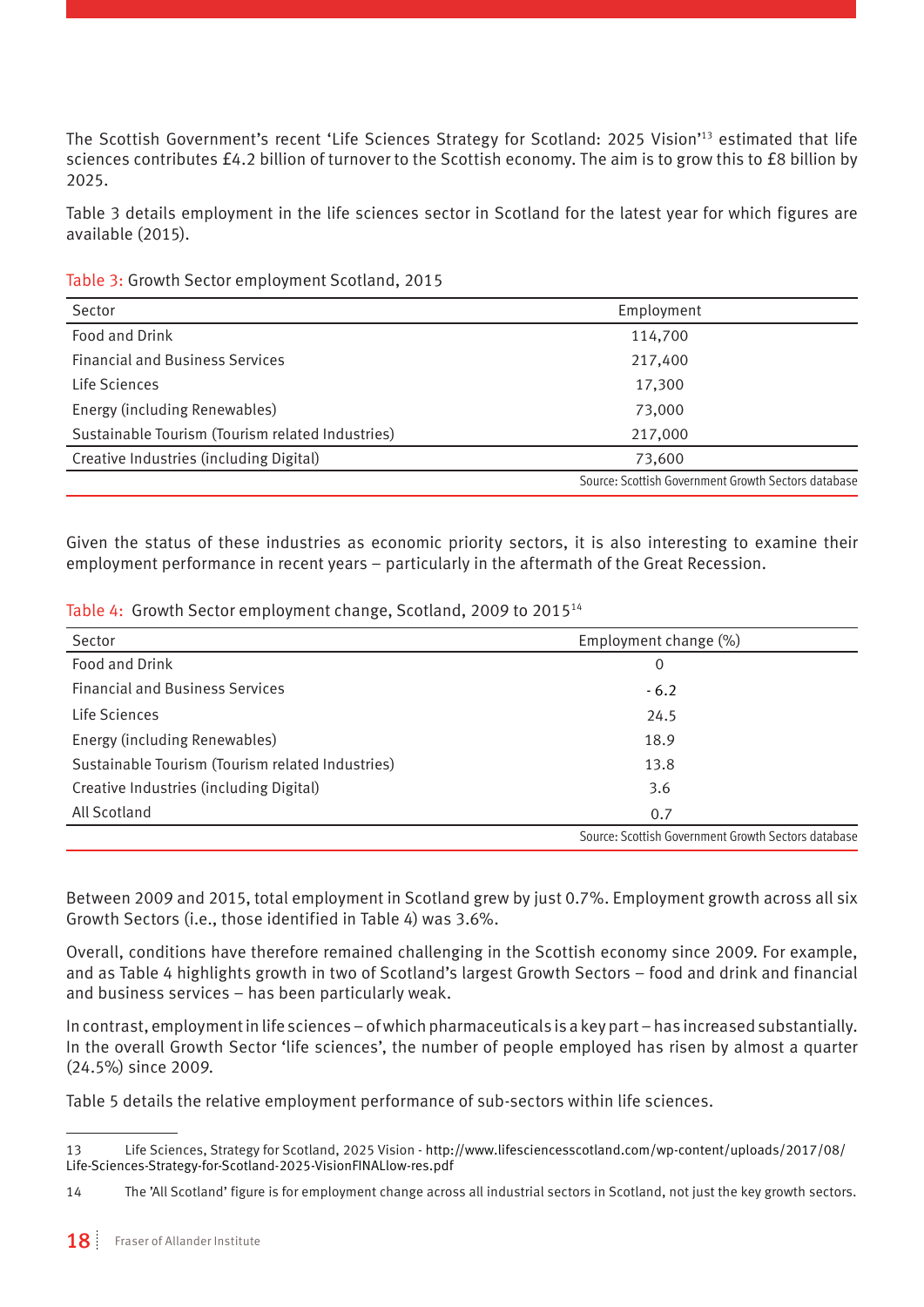Two of the sub-sectors that involve the manufacture of medical devices have decreased. Conversely employment in *'Basic pharmaceutical products and pharmaceutical preparations'* has increased.

Table 5: Life sciences employment change Scotland, 2009 to 2015

| Sector                                                                      | % change                                            |
|-----------------------------------------------------------------------------|-----------------------------------------------------|
| Basic pharmaceutical products and pharmaceutical preparations               | 45.5                                                |
| Manufacture of irradiation, electromedical and electrotherapeutic equipment | $-50.0$                                             |
| Manufacture of medical and dental instruments and supplies                  | $-25.0$                                             |
| Research and experimental development on biotechnology                      | 133.3                                               |
| Other R&D (natural sciences and engineering)                                | 39.5                                                |
|                                                                             | Source: Scottish Government Growth Sectors database |

In 2015, pharmaceuticals contributed 20% of all life sciences employment, compared to just 16% in 2009.

#### **4.3 Summary**

Overall, the last two chapters have documented the recent performance of the pharmaceutical sector in Scotland.

As Chapter 3 outlined, in terms of the relatively narrowly defined 'pharmaceutical' sector, growth has been relatively strong, with both employment growing and Scotland's share of overall UK economic aggregates also increasing.

And in Chapter 4, we also see that the sector is a growing as part of the life sciences sector in the Scottish economy. Indeed, the most recent data suggests that a large part of the relative success of the life sciences Growth Sector has been the performance of the pharmaceutical industry.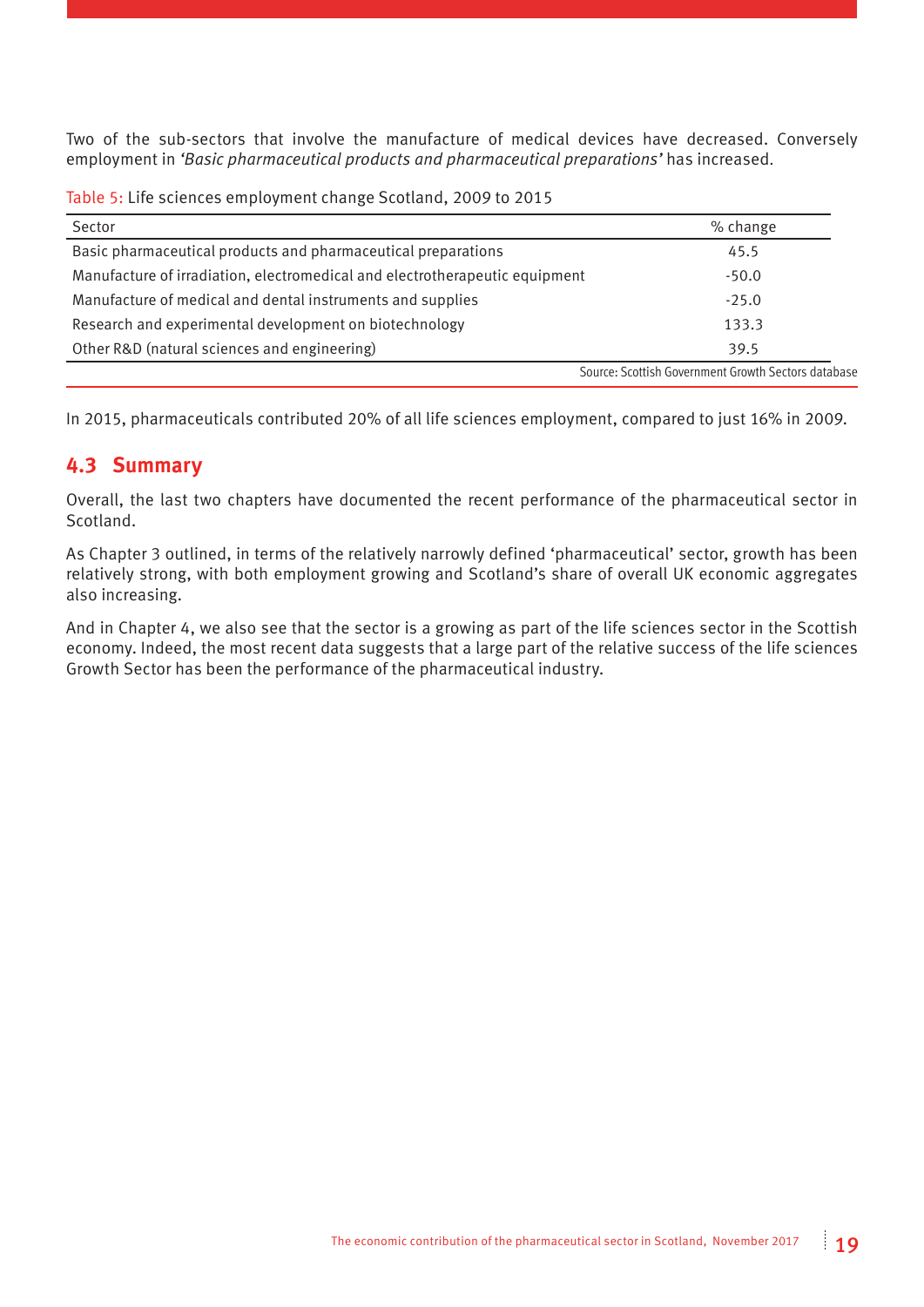# Research and development activity in pharmaceuticals in Scotland**<sup>15</sup>**

Chapter 5

#### **5.1 Introduction**

In this penultimate part of the report, we examine in a little more detail, recent developments in R&D activity within the pharmaceutical sector.

Increasing research and development is a key aspect of the Scottish Government's growth strategy. Indeed, the First Minister recently outlined her vision for Scotland's future economic prosperity to be shaped by Scotland taking advantage of new innovations and technological change<sup>16</sup>.

#### **5.2 R&D activity**

Unfortunately, the most recent data on actual R&D *spend* in Scotland sheds little light on recent activity.

This is because data for the most recent years – 2013 and 2014 – have been deemed disclosive by Scottish Government statisticians. The data is therefore not available to be published. The most recent figures are for 2012 and are therefore now five years out of date. These figures did show that spending was down around 25% in real terms (i.e. adjusted for inflation) on its 2007 level.

One explanation for this could be an increase in pharmaceutical companies contracting out their R&D spending. It is not possible to establish this conclusively on the basis of the available data, but as we discuss below other indirect evidence of activity points to a somewhat healthier picture<sup>17</sup>.

More up-to-date information is available on R&D employment in the sector covering up to 2015. These show a fall in the number of people employed in R&D compared to a decade ago, although the figure has stabilised (albeit at a lower level) since 2011 – Chart 7.

#### **5.3 Other R&D analysis - Scottish Enterprise data**

The data on R&D activity in Scotland is therefore patchy. Indeed one key improvement that is needed – particularly given the importance of the sector in Scotland – is a more comprehensive databank of such activities to enable policymakers to keep a more detailed eye on progress.

Scottish Enterprise do maintain their own database which provides additional figures on two sectors that relate – in part – to the level of R&D undertaken in the sector:

- *• Pharmaceutical Services and Contract Research* These are companies providing services to pharmaceutical companies, which include Contract Manufacturing Organisations (CMOs), Contract Research Organization (CROs) and specialised consultants. CMOs provide services to other companies in the pharmaceutical industry on a contract basis, including drug development. CROs also provide services to the pharmaceutical industry, including outsourced research services.
- *• Professional Services* These are companies which provide *at least in part dedicated support to pharmaceutical firms.* These could include specialised intellectual property lawyers.

<sup>15</sup> See Appendix 1 for a discussion of the figures used in this chapter.

<sup>16</sup> <https://firstminister.gov.scot/programme-for-government-2017/>

<sup>17</sup> See figures from the Industry Partnership Forum discussed below.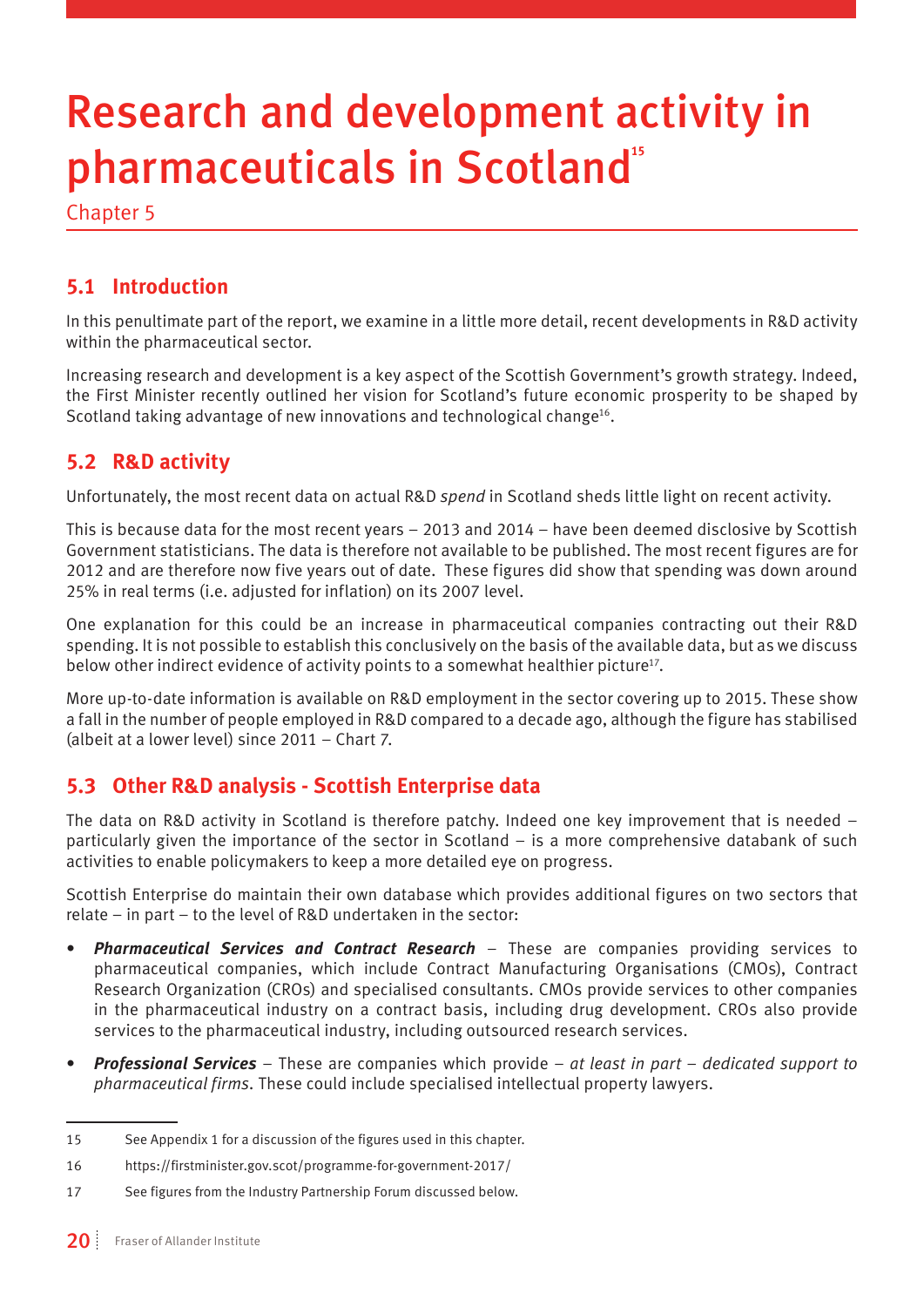The Scottish Enterprise data records that the 'Pharmaceutical Services and Contract Research' sector directly employed 5,000 people in Scotland in 2014.18 It should be noted that this is, therefore, a much broader definition than is included in the SIC classification of pharmaceuticals. It should therefore be used with caution.





The Scottish Enterprise figures also detail change in employment in the sector since 2008, and estimate that the number of jobs increased by 800.

This increase in the number of jobs was matched by an increase in the number of companies operating in this sector in Scotland, which Scottish Enterprise estimate increased from 95 to 117.

For the second of these – the professional services companies supporting pharmaceuticals – employment increased from 800 to 1,000 between 2008 and 2014. The number of companies operating also rose, from 67 to 72.

Because they employ different industrial categorisations, it is not possible to match the Scottish Enterprise figures with the Standard Industrial Classification figures discussed above.

But it is worth noting that the growth in both 'Pharmaceutical Services and Contract Research' and 'Professional Services' companies serving pharmaceuticals does contrast with the fall in R&D employment witnessed in the official statistics. This could – in part – be a result of increased outsourcing by pharmaceutical companies but this requires further investigation.

<sup>18</sup> These employees are not included within the Standard Industrial Classification (SIC) definition of the 'Pharmaceutical' sector used above.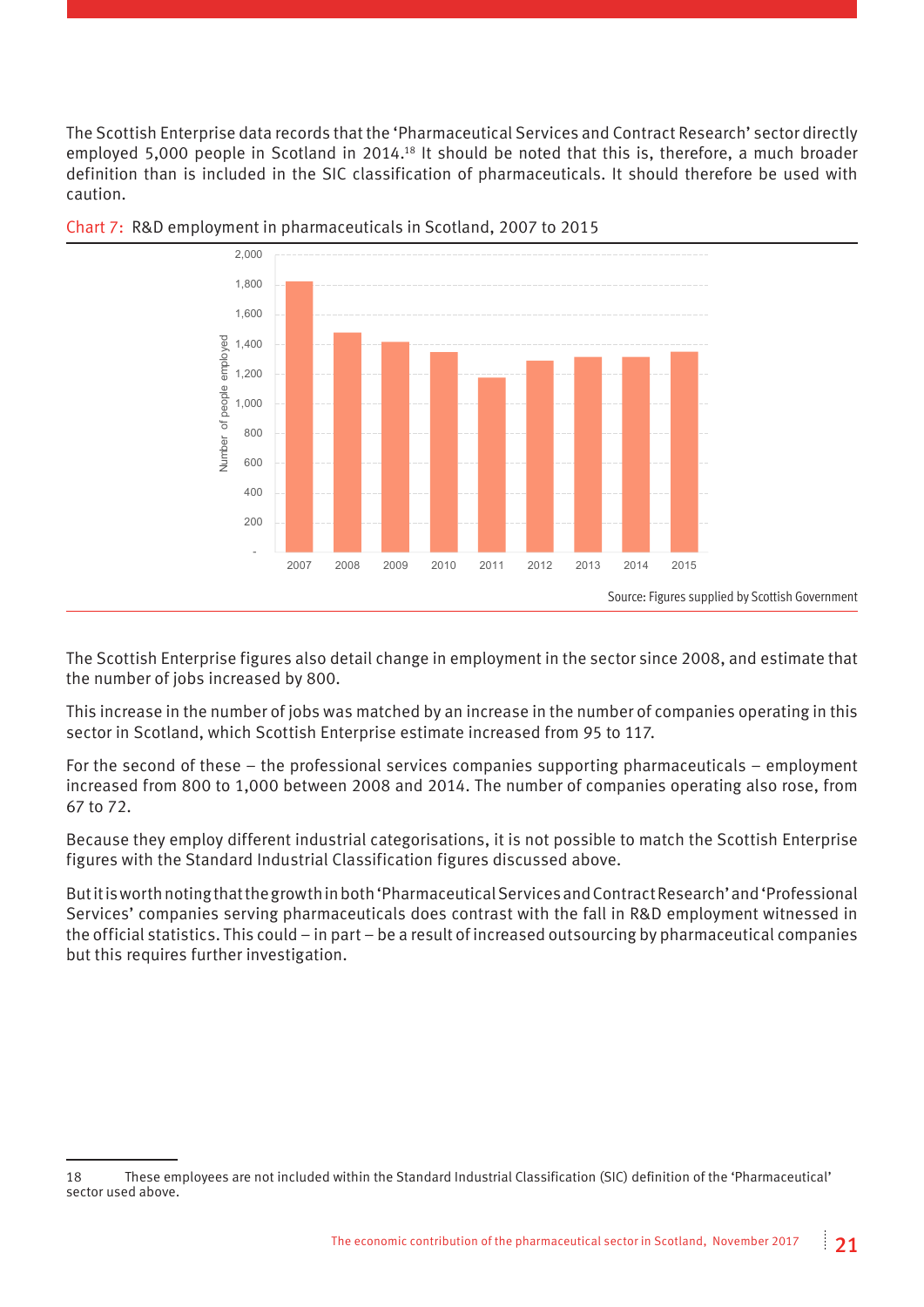#### Case Study – MSD: US pharma company investing in Scottish R&D

IOmet Pharma Ltd, a privately-held drug discovery company based in Edinburgh became a wholly owned subsidiary of MSD in January 2016.

IOmet are based at the Edinburgh BioQuarter, one of Scotland's life science clusters of excellence, and their acquisition by MSD (known as Merck & Co in the USA and Canada) represented a major vote of confidence in the Scottish life sciences sector. The focus of their business is in the field of cancer immunotherapy, a way of harnessing the power of the body's own immune system to treat cancer.

The commercial terms of the deal were not disclosed by either party, but have been widely reported in the media as being worth up to £280m, depending upon the achievement of commercial milestones. This represents a huge investment in Scotland by a global pharmaceutical company, and highlights the emerging pattern of foreign investment likely to become more common in the future. According to Scottish Enterprise around £30m was invested elsewhere in the life sciences sector in Scotland in 2016, which highlights the significance of this investment by MSD.

#### **5.4 Other R&D analysis – NHS Research Scotland figures**

NHS Research Scotland is a partnership of Scottish NHS Boards and the Scottish Government's Chief Scientist Office (CSO). They work to create a research environment that can attract R&D investment (such as clinical trials) from global pharmaceutical companies.

Data provided by NHS Research Scotland demonstrates that both the volume and value of trials and research undertaken in Scotland funded by major pharmaceutical companies has grown in recent years.

Table 6 highlights the rise in the number of studies, which grew by over 50% in a 5-year period and which increased year on year (other than 2014/15)19.

| Year    | Number of studies |
|---------|-------------------|
| 2011/12 | 200               |
| 2012/13 | 275               |
| 2013/14 | 328               |
| 2014/15 | 272               |
| 2015/16 | 303               |
| 2016/17 | 309               |
|         |                   |

Table 6: Number of IPF-approved clinical studies, NHS Scotland 2011/12 to 2016/17

*Source: NHS Research Scotland*

This increased volume of research has also meant that the amount spent by pharmaceutical companies on trials and research has increased.

Table 7 highlights that spending on commercial trials and research increased by 63%, a higher rate of growth than in the number of clinical studies20.

This suggests that Scotland is not only attracting more clinical trials but also more *valuable* clinical trials.

19 Number of new studies awarded NHS Management approval.

20 Value of new site contracts awarded NHS permission.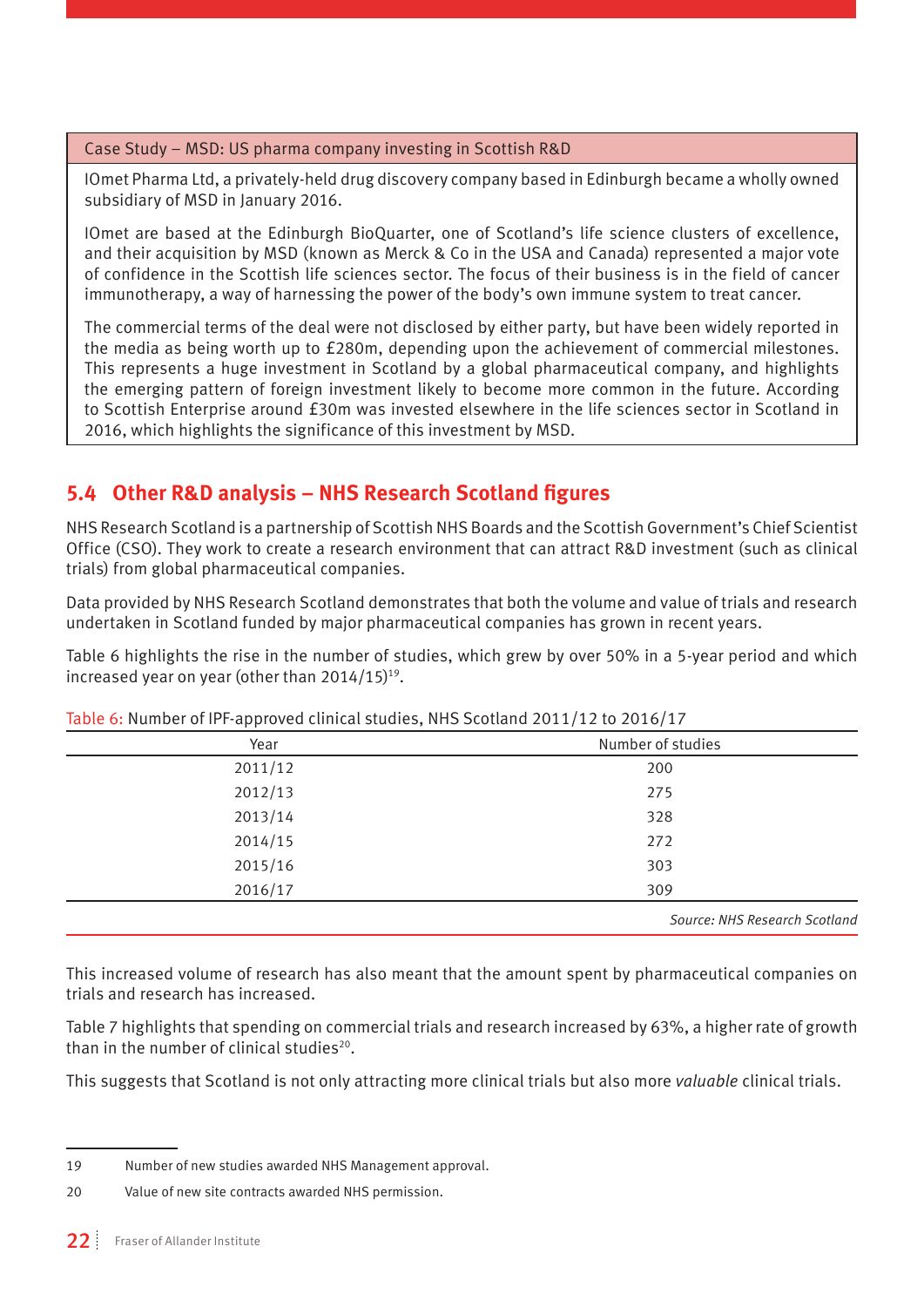| Year    | Contract value                |
|---------|-------------------------------|
| 2011/12 | 11.8                          |
| 2012/13 | 14.3                          |
| 2013/14 | 18.4                          |
| 2014/15 | 16.3                          |
| 2015/16 | 18.7                          |
| 2016/17 | 19.8                          |
|         | Source: NHS Research Scotland |

Table 7: Value of commercial research and clinical trial spending, Scotland (£ million) 2011/12 to 2016/17

The majority of the spending shown in Table 7 was in NHS Greater Glasgow and Clyde, NHS Lothian and NHS Tayside and covered 8 different clinical therapy areas<sup>21</sup>. The data also shows the majority of research funding, an estimated 75%, of contract spending was used for personnel costs and so was used directly to recruit and retain qualified research and medical staff.

#### **5.5 Summary**

As the analysis above highlights, the data on R&D activity in the pharmaceutical sector within Scotland is mixed.

On the one hand, the official statistics appear to show a decline in R&D activity, although this has stabilised somewhat in recent times.

In contrast, other data – both from Scottish Enterprise and NHS Scotland – provides some more positive results. With increased activity in the sectors that support R&D activity and a rise in the number and value of studies going to clinical trials, then this suggests a more healthy level of R&D activity than the official figures would appear to demonstrate.

In the final chapter, we consider some lessons that can be taken from the experience elsewhere of what might be done to attract greater levels of R&D activity to Scotland.

<sup>21</sup> Cancer, Cardiovascular, Dementia, Diabetes, Gastroenterology, Inflammation, Neurology and Respiratory issues.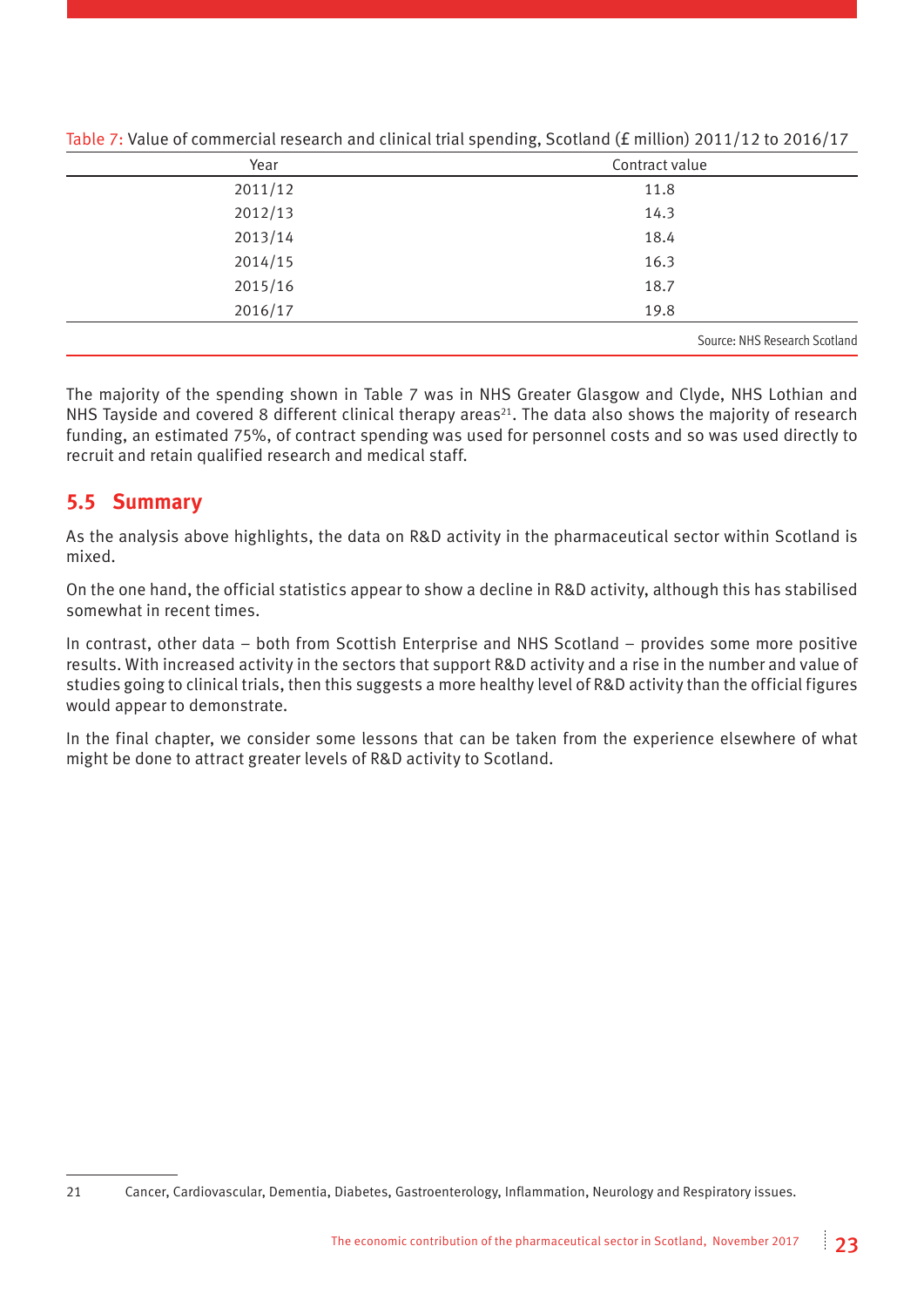# Attracting international research and development investment

Chapter 6

#### **6.1 Introduction**

Research & Development (R&D) units, where company subsidiaries conduct research on behalf of the parent company, bring substantial investment to the areas in which such activity takes place.

They also typically involve highly paid research jobs.

The proximity of R&D facilities may also involve spill-over benefits to other local firms, further enhancing the local economy.

Given this, many countries aspire to attract international R&D investment.

Interest in this area has spawned a considerable literature which has tried to identify the factors that attract these investments to certain locations.

This section of the report reviews some of the main findings of this literature.

The importance of boosting R&D activity should not be underestimated. For example, a recent report commissioned by Pfizer<sup>22</sup> examined the potential economic benefits that might arise from closing the UK's 'patient access gap'.

It was estimated that – under a scenario of improving patients' access to medicines – the additional boost to UK R&D activity could be in the region of 1,900 new jobs. Applying such an analysis to our modelling here, we estimate that the equivalent figure for Scotland would be 224 jobs and GVA of £23 million.

Case Study – Pfizer: A major research collaboration between global pharma and NHSScotland

In 2013, Scotland became the only entire country in the world to be awarded with Pfizer global INSPIRE status.

INSPIRE sites are part of Pfizer's international network of preferred locations for clinical research, helping to bring innovative medicines to patients in Scotland and around the world. There are currently over 90 Pfizer INSPIRE sites across the world, but Scotland is the only entire country.

Pfizer, a US pharma company, chose Scotland because it offers and ideal mix of some of the best health data in the world, a collaborative approach to research, high incidence of some diseases and efficient support for study start-ups provided by NHS Research Scotland.

INSPIRE sites are identified as highly productive and effective in conducting clinical trials; meet strict criteria including running trials to the highest standards within set timelines; ensuring dedicated, high-quality staff and resources; and expertise in key disease areas targeted by Pfizer's R&D pipeline.

Under this programme, Pfizer and NHSScotland health boards will share expert knowledge and experience in research to help bring new medicines to patients in Scotland, the UK and around the world, the partners said.

Clinical trials represent a multi-million investment in Scotland's clinical research sector; in 2016/17 the combined value of active studies to Scotland was £36.8m\* (NHS Research Scotland).

<sup>22</sup> See - [www.pfizer.co.uk/latest-news/2017-07-25-driving-global-competitiveness-uks-life-sciences-ecosystem](http://www.pfizer.co.uk/latest-news/2017-07-25-driving-global-competitiveness-uks-life-sciences-ecosystem)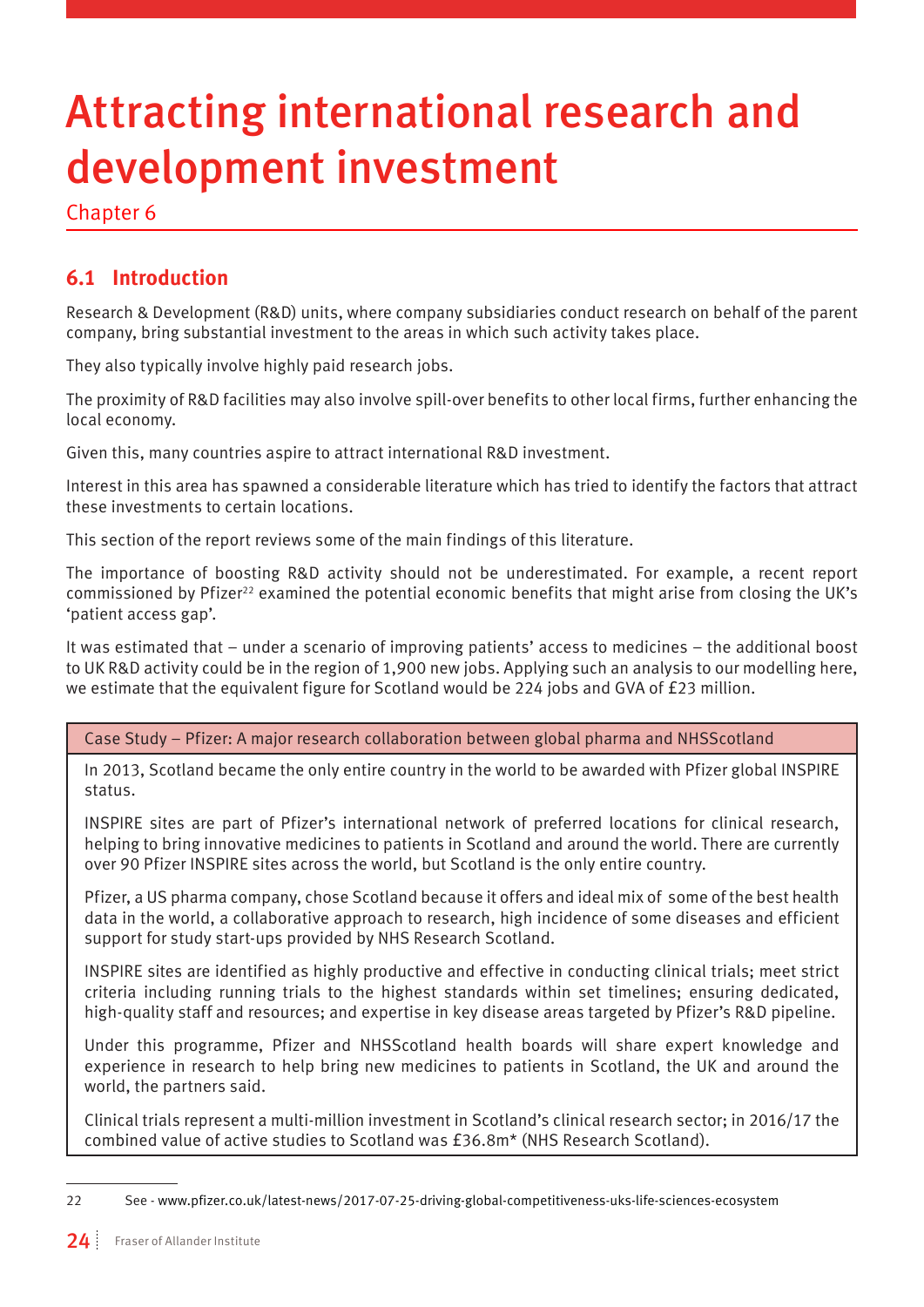#### **6.2 Market size**

There is empirical evidence to indicate that market size is a major determinant of where multinational enterprises (MNEs) choose to locate international R&D facilities.

While R&D facilities may be standalone units within a company, market size is important because R&D units have in many cases evolved from the company's initial role as a production facility. While internationallyowned facilities may typically begin as production units, many evolve over time and increase the number of higher-value activities they undertake.

Many firms, for example, have marketing departments attached to production units to target sales for overseas markets. Particularly in high-technology industries, lower-level R&D might also be sited alongside manufacturing units in situations where products need technological adaptations for overseas consumers and/or regulators.

In some cases, these may in turn lead to subsidiaries developing specialized capabilities to help firms compete. R&D often, therefore, follows production, and market size, especially in high income and high income growth areas, and is an important driver for international R&D investment.

Evidence for this is cited in a number of publications (e.g. Birkinshaw and Hood<sup>23</sup>, who note that overseas R&D activities are, in most cases, an extension of existing overseas production and marketing activities).

Head and Mayer's study of Japanese FDI in Europe<sup>24</sup> also found that producers concentrate where demand is highest. They cite Toyota's decision to build a car plant in France, despite already having production facilities in the UK and quote the then chairman of Toyota as saying *"We want to build our plants where the markets are"*<sup>25</sup>*.* 

Blongen's 2005 review of Foreign Direct Investment<sup>26</sup> (FDI) further confirms the importance of market size.

All of this makes Brexit – particularly around collaboration and the regulatory environment – an important consideration for the industry in the years to come.

#### **6.3 Skills and education systems**

For standalone R&D units (which may not be attached to other parts of the foreign subsidiary) another attraction factor is the quality of local education systems and the skills level of the workforce.

Given the scientific capabilities necessary, particularly for higher level R&D, companies will clearly require qualified personnel, typically to at least graduate level. Research by Lewin *et al*27 demonstrated that a sufficient supply of skilled employees is a necessary condition for attracting foreign R&D. Research by the European Commission (2010)<sup>28</sup> has also found that the availability of researchers is one of the four main factors attracting foreign R&D investment among European multinationals.

<sup>23</sup> This process is described in, for example, Birkinshaw, J.M., and N. Hood (1998), "Multinational Subsidiary Evolution: Capability and Charter Change in Foreign- Owned Subsidiary Companies", Academy of Management Review 23(4), pp. 773-795.

<sup>24</sup> Head, K and Mayer, T, (2004) "Market potential and the location of Japanese Investment in the European Union" Review of Economics and Statistics, 86(4):959-972.

<sup>25</sup> Page 959.

<sup>26</sup> Blonigen, B (2005), "A Review of the Empirical Literature on FDI Determinants", National Bureau of Economic Research, Working Paper No. 11299.

<sup>27 &</sup>quot;Why are companies' offshoring innovation? The emerging global race for talent". Lewin, Massini and Peeters, Journal of International Business Studies (2009), pp 901–925.

<sup>28</sup> European Commission JRC-IPTS: "The main drivers for the internationalisation of R&D activities by EU MNEs", IRMA Working Paper on Corporate R&D and Innovation 2/2010, EUR 24325 EN/2.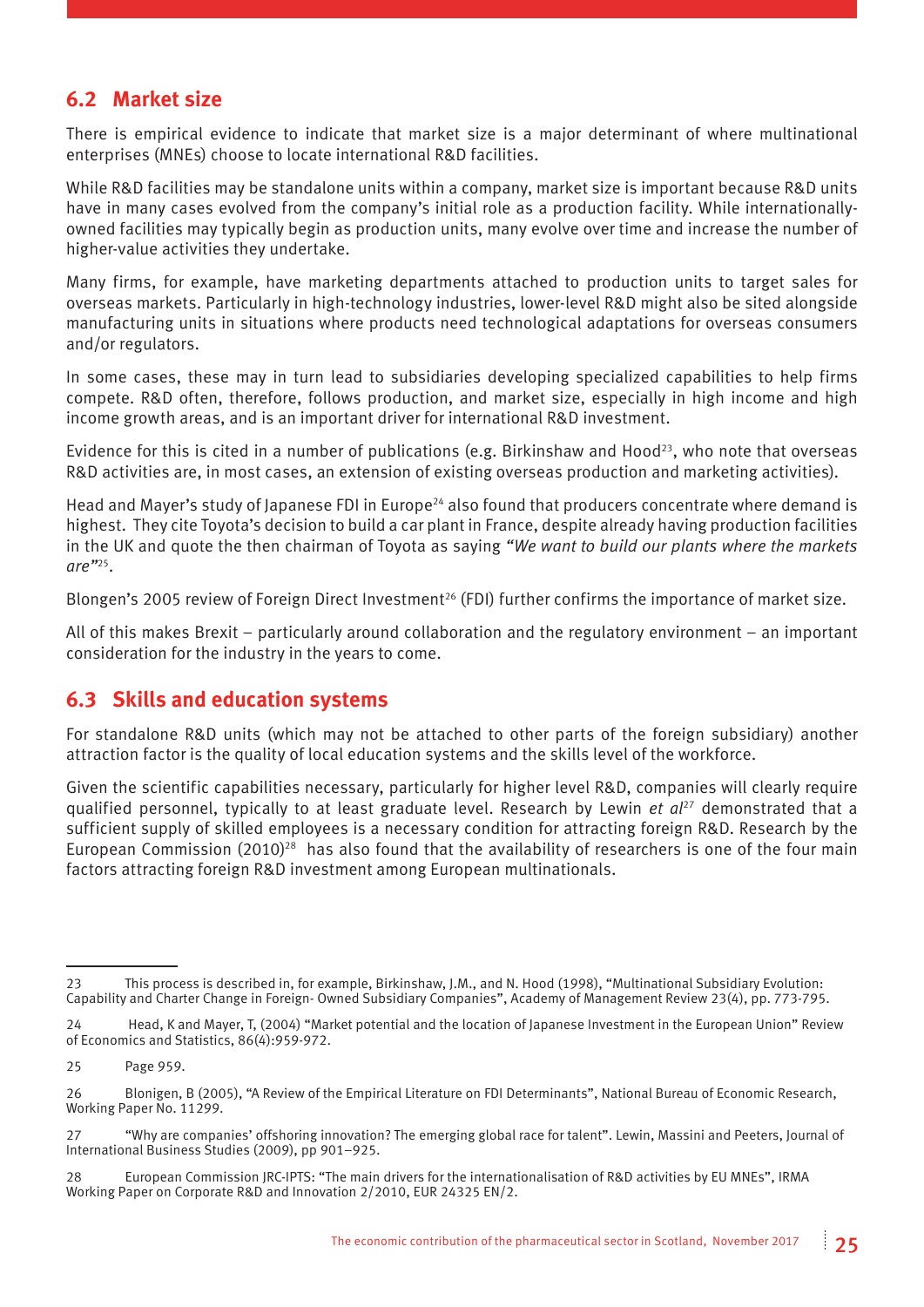There is also some evidence that large international firms are increasingly able to outsource higher-value functions, including R&D, either to its own subsidiaries or to external companies<sup>29</sup>.

Various factors are argued to be behind this trend, including improved information technologies and the increasing ability of companies to modularize even complex business processes, including research and innovation.

Results for US companies show that greater offshoring of product development has arisen from a shortage of high-skilled science and engineering talent in the USA and that these companies have increasingly addressed this by accessing these skills globally.

Case Study – World's longest running collaboration between pharma and academia

The University of Dundee's Division of Signal Transduction Therapy (DSTT) was awarded funding of £7.2m in 2016 by international pharmaceutical companies Boehringer Ingelheim, GlaxoSmithKline and Merck, continuing a partnership that will soon celebrate its 20th anniversary.

The funding secures the posts of 38 scientists for four years, and will enable the DSTT to continue its research into a number of disease areas, including cancer, arthritis, lupus, hypertension and Parkinson's. It works to help identify new medicine targets and then accelerate the early phase development of improved treatments.

The DSTT is made up of 22 research teams. Founded in 1998, it is now the longest running collaboration between academic research laboratories and the pharmaceutical industry anywhere in the world. It was awarded the Queen's Anniversary Prize for Higher Education in 2006, in recognition of its success in bringing academia and the pharma industry together so productively. Since 1998, the DSTT has attracted £58m in funding.

On securing this latest round of investment, DSTT Director, Professor Dario Alessi, said: "The DSTT collaboration provides a unique platform through which our Dundee investigators and pharmaceutical companies can work together…"

#### **6.4 Research quality, local knowledge and "tacit" knowledge**

While the quality of graduate output is acknowledged as having an effect on the decision to undertake R&D in a particular location, this is most likely to be an enabling factor and another university output, the quality of the local knowledge base, is probably of greater importance.

The studies cited above suggest that the availability of qualified labour is to some extent a "push" factor; firms are forced to undertake R&D abroad because of the lack of a sufficient supply of highly-skilled labour in the home country.

In contrast, where specialised scientific knowledge is concentrated in centres of excellence, this is a significant "pull" factor drawing foreign R&D units to locate there.

The European Commission study cited above judged that access to specialised knowledge was the most important factor underlying foreign firms' decisions to locate R&D facilities abroad. This points to the importance of the quality of university research as a key driver of foreign R&D.

Belderbos et al<sup>30</sup> analysed the R&D decisions of 176 leading European, US and Japanese firms in 40 host countries and found that these firms' propensity to undertake foreign-based R&D was strongly related to

<sup>29</sup> See Lewin, Massini and Peeters (2009).

<sup>30</sup> Belderbos, R., B. Leten, and S. Suzuki (2009), Does Excellence in Scientific Research attract foreign R&D? UNU-Merit Working Paper, UNU-MERIT, Maastricht.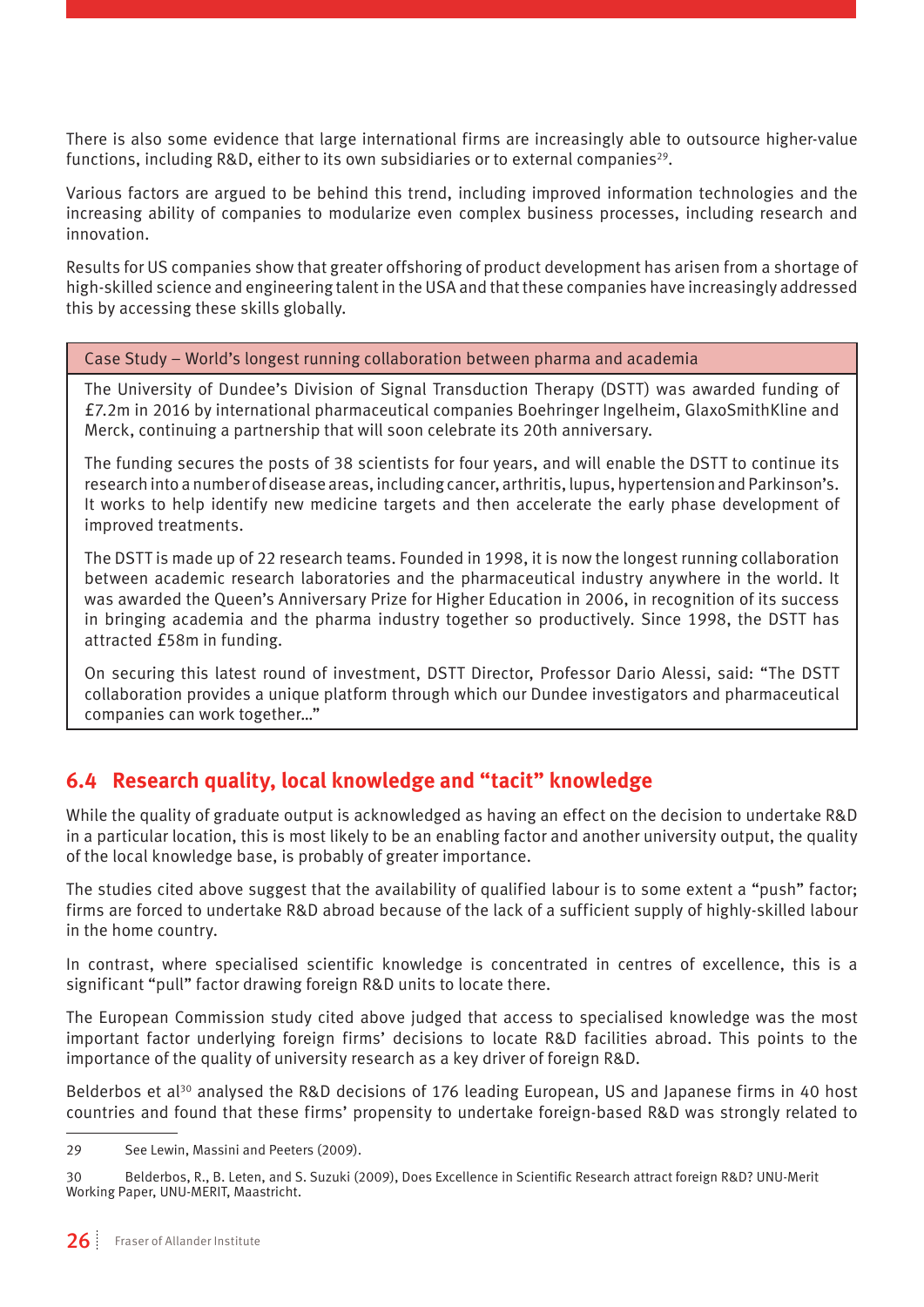the strength of local academic research (as measured by the number of publications in scientific journals).

The impact of academic research was also more significant where the firms themselves had a strong scientific orientation (in industries such as pharmaceuticals or chemicals, for example).

Hedge and Hicks<sup>31</sup> also demonstrated that the innovation activities of overseas US subsidiaries are related to the scientific and engineering capabilities of the host countries. Their study found a relationship between the amount of foreign R&D undertaken and the technological strength of the foreign country (as measured by the number of patents registered).

Case Study - Bristol-Myers Squibb (BMS) - Investing in the University of Strathclyde, and highlighting how global pharma companies collaborate with Scottish universities

BMS is part of the ADDoPT (Advanced Digital Design of Pharmaceutical Products) project, a £20 million programme funded by the Advances Manufacturing Supply Chain Initiative (AMSCI). ADDoPT aims to develop world-class modelling capabilities to the pharmaceutical industry and its regulators, for all aspects of pharmaceutical development.

A central part of this programme is the collaboration with the Institute of Pharmacy and Biomedical Sciences at the University of Strathclyde, who have world-leading capabilities in understanding the solid state crystal form of medicines. Professor Alastair Florence is leading a key part of the modelling, and providing understanding of the outputs, the pharmaceutical compounds and real world therapeutic medicines.

Other collaborations between BMS and Professor Florence are expected to follow, highlighting the way in which research collaborations with Scottish universities can attract global bio-pharmaceutical company investment, and government funding.

In terms of foreign R&D investment in science-based sectors, an important consideration is the extent to which the knowledge which attracts companies is "tacit". The type of newly-developed knowledge used in new products is typically both uncertain and intangible.

The importance of the local knowledge base comes out very strongly in a study by Abramovsky *et al*32, the most extensive study of R&D location in the UK.

The authors explored the relationship between the location of company R&D labs and university research departments for a total of 10,492 research establishments in Great Britain (including 158 pharmaceutical establishments). The research used data (at R&D-unit level) on the amount of company R&D activity, and related changes in this to changes in the location of research quality, using figures from the UK Government's Research Assessment Exercise (RAE).

They found that presence of, and change in, private sector R&D was closely related to RAE results. Interestingly, the strongest evidence for co-location of companies and university research was in pharmaceuticals, where R&D units were most likely to be located near to university research, particularly where the departments were 5 or 5\* RAE rated.

While its main focus was on the pull of highly-rated scientific establishments, the study also allowed for a number of other factors and so also assessed their relative importance compared to local R&D expertise. These included the skill composition of the local workforce (measured by the proportion of the local workforce employed as scientific and technical professionals), the number of science parks in each area and the labour

<sup>31</sup> Hedge, D., and D. Hicks (2008), "The maturation of global corporate R&D: Evidence from the activity of U.S. foreign subsidiaries", Research Policy 37(3), pp. 390–406

<sup>32</sup> Abramovsky, L, Harrison, R and Simpson, H, "University research and the location of business R&D", The Economic Journal, March (2007), pages 114-141.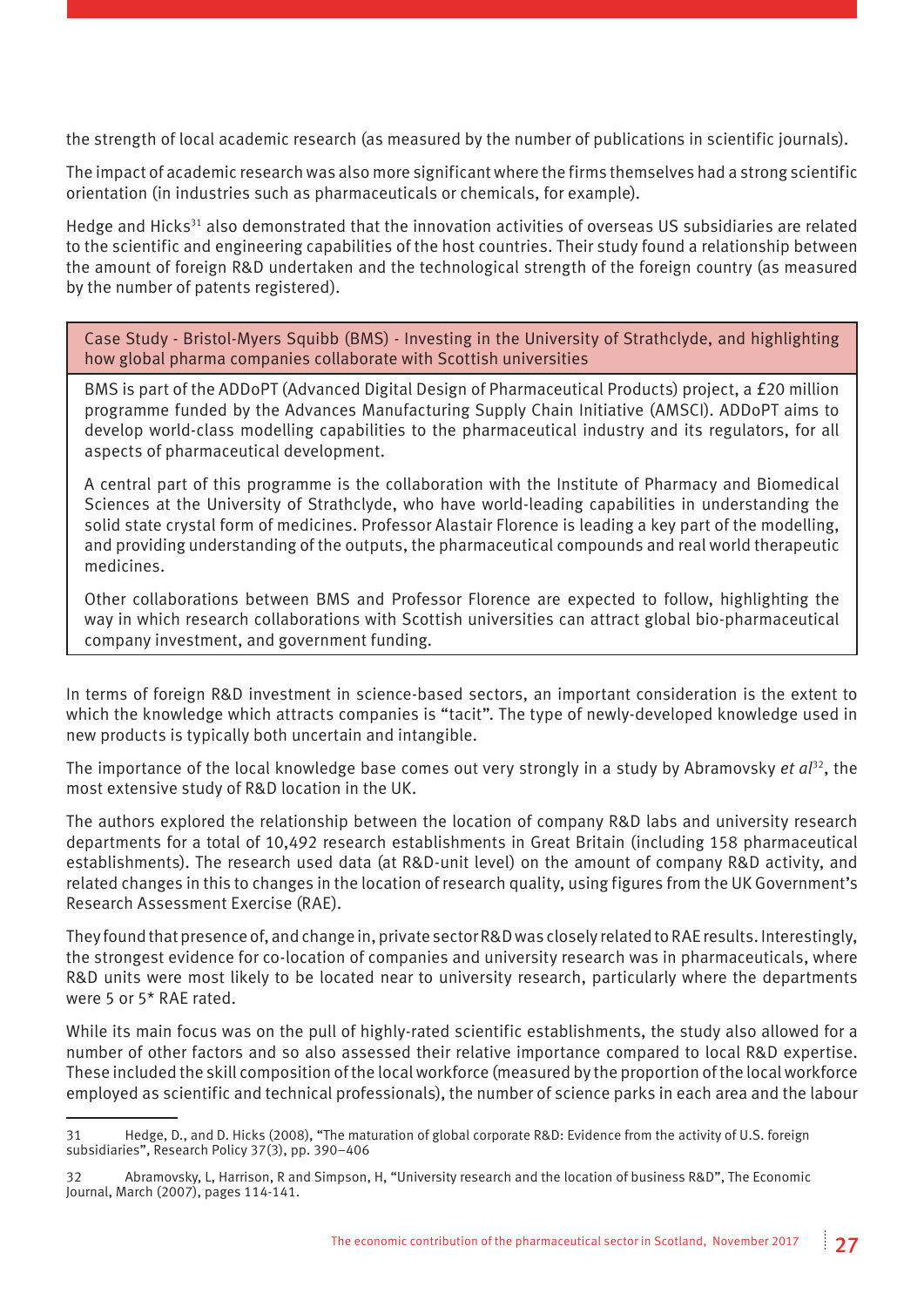market contribution of local universities (measured by the number of research students living locally). As noted, research quality was measured by RAE results.

University ratings had a positive effect on R&D location decisions as did the presence of science parks, but neither explained R&D location to the same extent as the availability of local research expertise. In relation to pharmaceuticals, the authors concluded that *"it is the presence of relevant departments… that is most associated with the location of R&D establishments"*<sup>33</sup>*.*

#### Case Study – AstraZeneca – Cutting-edge collaborative research in Scotland

AstraZeneca, a global pharmaceutical company with a major UK presence, is partnering with Stratified Medicines Scotland Innovation Centre (SMS-IC) on a range of collaborative initiatives. This work is part of AstraZeneca's Integrated Genomics Initiative, which will leverage information from up to two million genomic sequences over 10 years. The goal is to identify rare genetic variations that are associated with disease and how different individuals respond to treatment.

SMS-IC is the strategic initiative that brings together and facilitates interactions between healthcare, life sciences and academic organisations to deliver precision medicine programmes effectively and efficiently. It provides access for industry partners, like AstraZeneca, to a host of high-quality data assets and associated services. It also provides direct access to a network of world-class clinical and academic institutions working at the leading edge of precision medicine research and real world application.

Commenting on the collaboration, Professor Dame Anna Dominiczak (Vice Principal and Head of the College of Medical, Veterinary and Life Sciences at the University of Glasgow) said:

"I am delighted that AstraZeneca has chosen Scotland to partner with in this ground-breaking genomic and informatics venture. I believe that through this new partnership we as a university, alongside all other Scottish partners, will be able to further develop this important area of medical research"

AstraZeneca's Executive Vice President IMED Biotech Unit and Global Business Development, Mene Pangalos said:

"Working together with NHS Scotland, Scottish universities and Stratified Medicine Scotland will be a really important part of our strategy. This collaboration will provide access to consented genomic samples, electronic health records and importantly the ability to recall patients for deeper clinical investigation to help us better understand the underlying causes of disease"

#### **6.5 Links between policymaking in industry and health care**

Finally, it is also argued that the importance of close working between policymakers and industry is crucial to the setting up of international R&D activities. This is, for example, seen as one of the key reasons behind the success of Belgium as a location for R&D activity in the EU.

In Scotland, the Scottish Government works with the life sciences sector in a number of ways to promote and grow the sector. Life Sciences Scotland brings together the Scottish Government, Scottish Enterprise and senior figures from across Scottish life sciences, including the pharmaceutical industry who are represented by the industry trade body in Scotland, the Association of the British Pharmaceutical Industry (ABPI) Scotland.

Life Sciences Scotland's flagship group, the Industry leadership Group (ILG) is where the industry can engage with the Scottish Government on issues affecting the sector, and it acts as a forum for discussion. The group is co-chaired by a senior figure from the life sciences industry, the Minister for Business, Innovation and Energy and the Minister for Public Health.

<sup>33</sup> Abramovsky et al, page 122.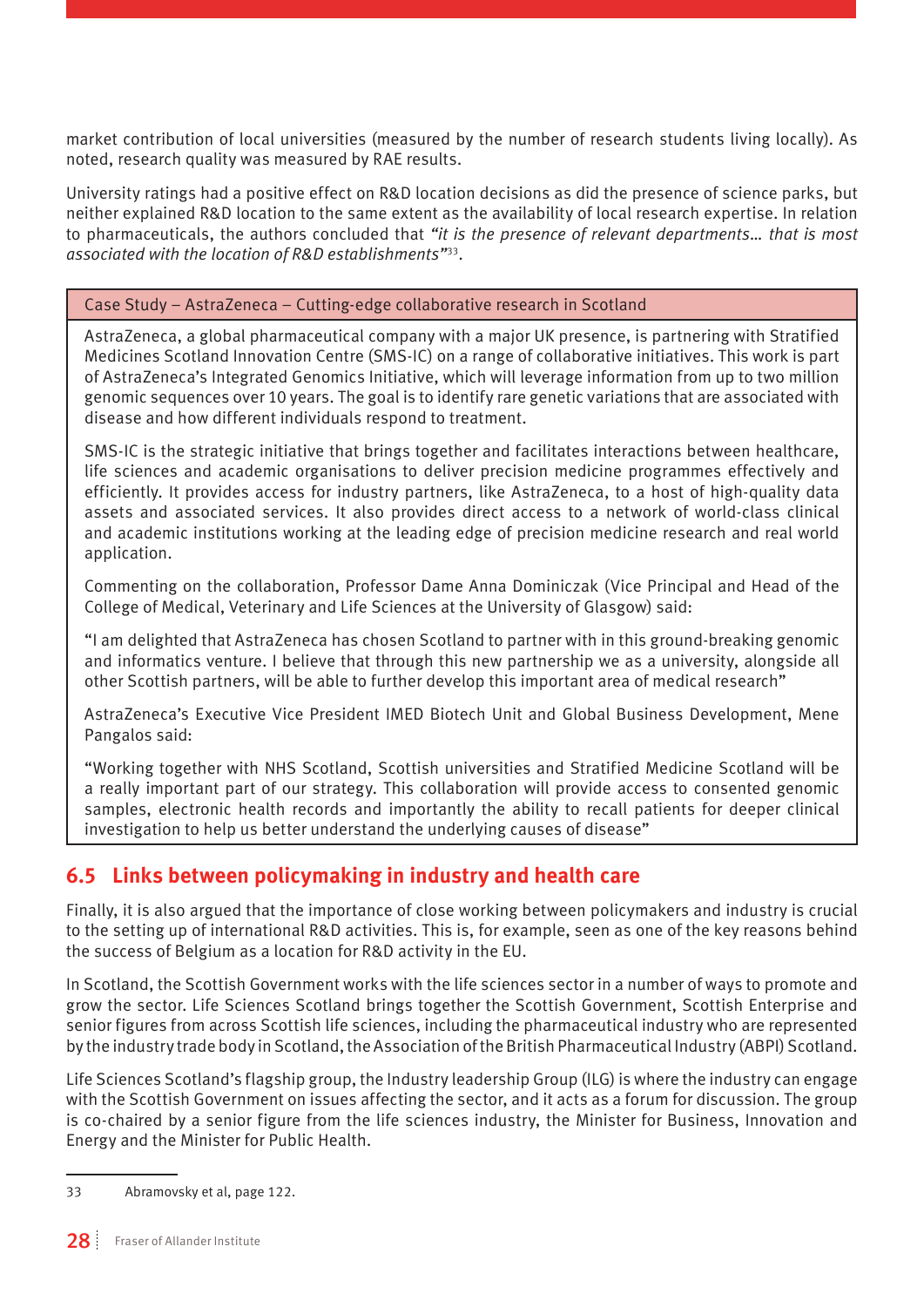This group also advises the Scottish Government on key issues, for example on its recently refreshed life sciences strategy document.

This ILG is similar to the High-Level Group that the life sciences industry has with the Belgian Government, although the Belgian Prime Minister attends, presumably providing an overview of all areas of policy.

This holistic, strategic view is particularly important. For example, it is difficult to see how a life sciences sector in Scotland can flourish without close links to the NHS and its spending power. Indeed, changes in health care policy – for example the process for bringing new drugs to the market – could have significant implications for the industry in Scotland.

The fact that the Life Sciences Scotland Industry Leadership Group is co-chaired by Ministers from both business and health undoubtedly aims to help ensure close linkages. However, as the Fraser of Allander Institute's Director highlighted in a recent speech<sup>34</sup>, it remains to be seen just how well the government's approach to enterprise and industrial policy is fully plugged in – and able to influence and be influenced by – wider health and social policies.

#### Case Study: The industry in Belgium – the role of government

The Belgian industry is one of the most successful pharmaceutical sectors in Europe. In 2016, it employed 35,250 people, around 4,200 work in research - the industry is estimated to have spent €2.89 billion on R&D. It exported more than €40.7 billion worth of exports, 11.3% of all of Belgium's exports.

One of the basic factors underlying its success is simply its history - production of basic chemicals began as far back as the 19th century, and advanced research activity can be dated back to the 1950s. A number of global pharmaceutical companies now operate in Belgium, including Johnson and Johnson, GlaxoSmithKline and UCB, which together employ around 14,000 people.

Belgium has a highly-developed cluster of collaborative networks between major companies and universities/research centres - the World Economic Forum's 2017 Global Competitiveness Report rated Belgium 6th (of 138 countries) for the quality of scientific research institutions and 9th in terms of university-industry collaboration.

VIB (Flemish Institute for Biotechnology) is a world-leading research institute which links life sciences departments from three Belgian universities. VIB has a total of 65 research groups and conducts basic research across many fields of life sciences. It has concluded over 500 R&D and licensing agreements with external companies, around half of which are based in Belgium.

The Belgian government works closely with the industry, particularly through its life sciences High-Level Group (HLG), on which the Belgian Prime Minister sits. This provides practical support to the industry and helps to develop policies that boost the sector's competitiveness. Specific support for R&D and innovation include the Biopharma R&D consultation platform, which involves cooperation between government, major pharmaceutical investors, and the industry trade organisation (pharma. be).The government has also set up a central contact point for start-ups so that they can quickly obtain regulatory support for the development of their activities. The initiative is part of a national innovation office directed by the Federal Agency for Medicines and Health products.

Firms receive tax incentives on income derived from new patents and are able to deduct 80% of patent income from taxable profit (the "patent box"). An R&D tax credit is paid on qualifying R&D-related investments. Companies active in R&D also receive exemptions from workforce tax of up to 75% for researchers with doctoral and master degrees.

34 <https://fraserofallander.org/2017/05/24/trades-house-lecture-text/>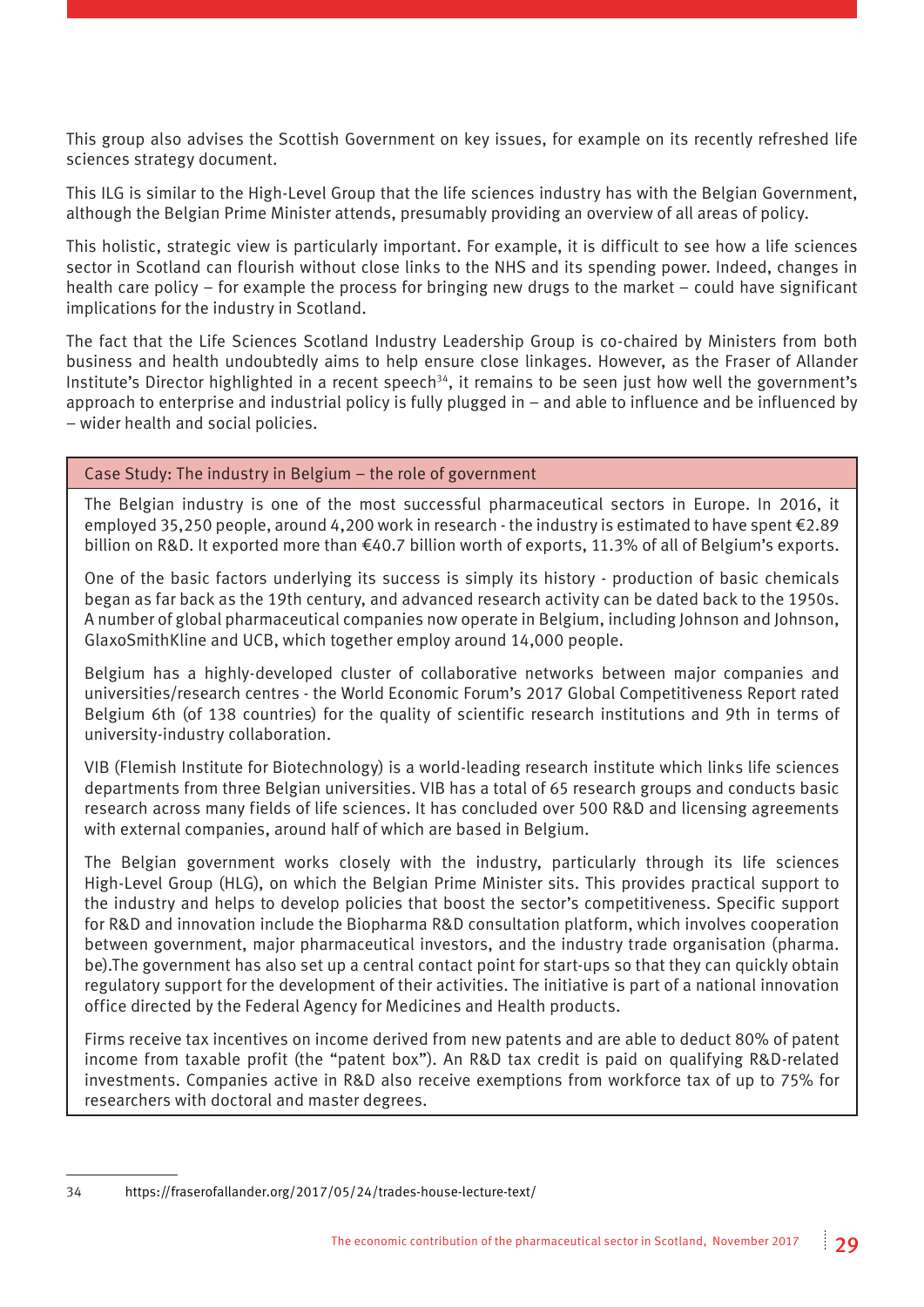#### **Appendix 1 - Note on definitions used**

In the main, this report uses two classifications of the 'pharmaceuticals' sector:

- The first is the narrowly-defined pharmaceutical sector. This covers the industrial activities of production and preparation of pharmaceutical products (Basic pharmaceutical products and pharmaceutical preparations) and relates to activities under the Standard Industrial Classification (SIC) 21. These data are available at sectoral level through both the Scottish Input-Output tables and Annual Business Statistics.
- The second is the 'Pharmaceuticals and Related Sector'. The activities covered in the pharmaceuticals and related sector include activities in SIC 21 (as described above) but additionally activity under SIC 26.6, 32.5, 72.11 and 72.19.

Because 'Pharmaceuticals' (Division 21) is a defined sector within the Standard Industrial Classification system, it is possible to access a range of figures for this part of the Pharmaceuticals and Related sector which is not available for the other components of the wider sector. These include the export and R&D figures for Scotland discussed in the report. Correspondingly, the sectors' definition by SIC makes it possible to compare Scotland's performance against the UK industry.

In Chapter 5 above ('Research & Development Activity in Pharmaceuticals in Scotland'), the figures are published on the basis of Office of National Statistics defined 'Product groups', where responding companies are asked to specify the industry (or 'Product Group') for which R&D was carried out. The figures in Chapter 5 therefore refer to the total amount of pharmaceutical R&D undertaken in Scotland over the period.

The Hypothetical Extraction procedure discussed in Appendix 2 produces an estimate that 'Pharmaceuticals' accounts for the majority (88%) of output produced within the 'Wider Pharmaceuticals and Related' sector.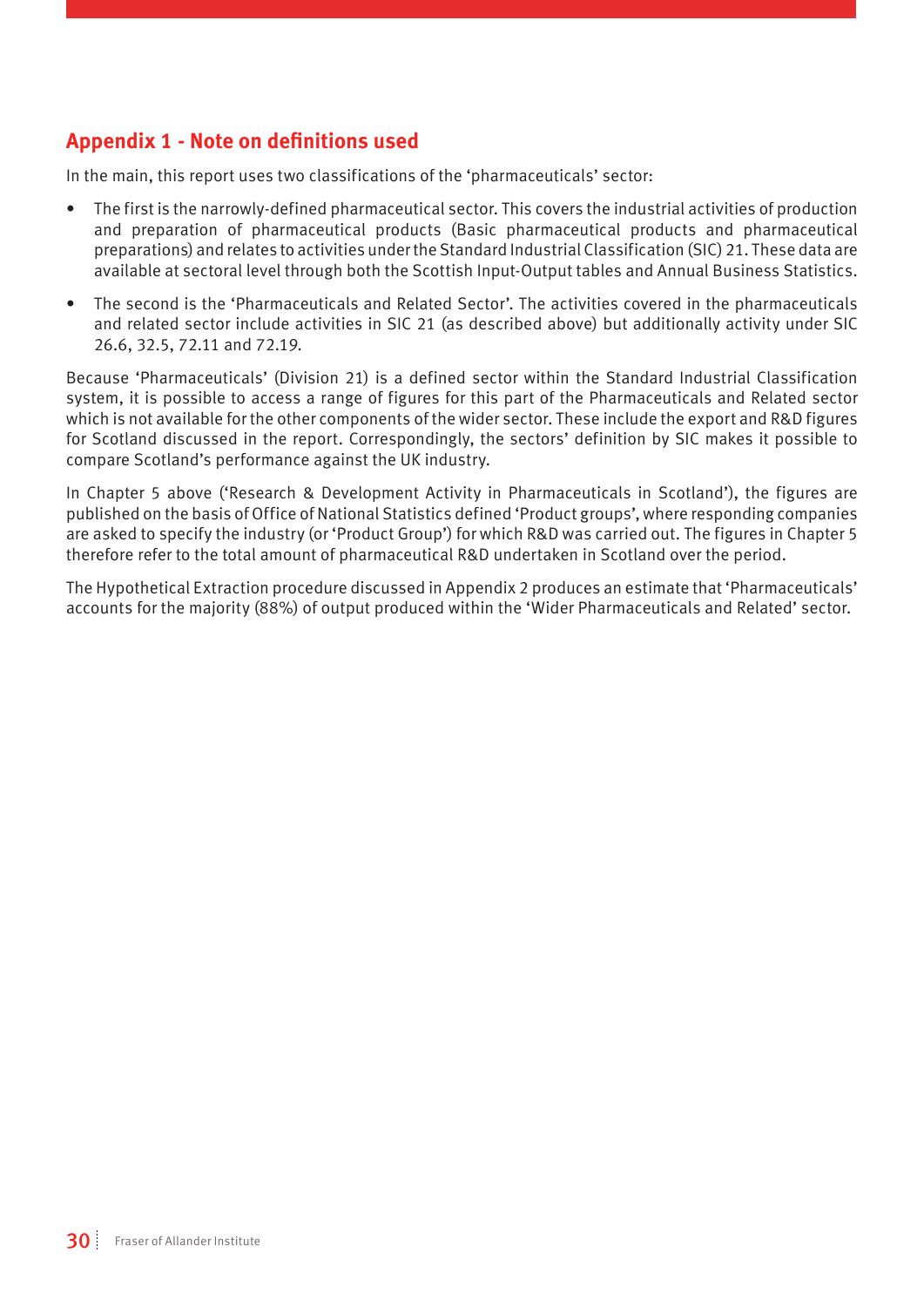#### **Appendix 2 - Calculation of total contribution: Input-Output and hypothetical extraction of a sector's activities**

To determine the total overall contribution of the sector, the economic accounts for Scotland and detailed analysis are used to undertake a hypothetical extraction of the sector. This models the impact of reducing the output of the sector to zero and replacing all uses of pharmaceuticals and related commodities by imports.

In Chapter 2 when referring to the contribution of the pharmaceuticals and related sector, we first separated the pharmaceuticals sector, as defined in the Scottish Input-Output (IO) tables, from the Scottish Government defined pharmaceuticals and related sector by differencing. The second stage was to allocate the nonpharmaceuticals sector elements of the pharmacy and related sector to alternative SIC classifications. This used guidance from Scottish Enterprise on the activities undertaken by firms operating in the pharmacy and related sector. In practice these non-pharmaceutical sector activities were allocated in proportion to their employment across SIC codes.

For IO analysis, the output of each sector of the economy in question is given by an equation relating total output to the demands for that sector's goods from both intermediate demand (i.e. other industrial sectors) and final demand. Thus, we can specify a set of linear equations of the sort:

$$
X_1 = a_{11}X_1 + a_{12}X_2 + a_{13}X_3... + Y_1
$$
  

$$
X_2 = a_{21}X_1 + a_{22}X_2 + a_{23}X_3... + Y_2
$$

Where  $X_i$  represents the output of sector i, and where  $a_{ij}$  represents the portion of sector i's inputs that are met by the output of sector j. We can create the column vectors of outputs of each sector (X) and of the final demands of each sector (Y), while calculating a matrix of the direct input coefficients for each sector (the A matrix). The input-output system can then be expressed as:  $X = AX + Y$ 

This expression says that gross output (X) is the sum of all intermediary output (AX) and final demand (Y). If we rearrange this to solve for gross output (X) it can be shown that each sectors output will be given by the equation:  $X = (I - A)^{-1}Y$ 

Where I is an identity matrix, and the term  $(I-A)^{-1} \;$  is known as the Leontief inverse matrix.

The Leontief inverse can be used to examine the degree of interrelationships between sectors within an economy, showing as it does, the extent to which one sector relies upon the other sectors for its inputs. It should also be mentioned that the system described above is the "open" Leontief system where all elements of final demand are considered exogenous. The Leontief system can be closed with respect to households, where the values of the Leontief inverse include not only the direct and indirect purchases necessary to meet changes in demand, but where induced impacts are also included. These induced impacts reveal the wider impact of the increased incomes of workers in sectors that have experienced increased demand for their outputs.

In hypothetical extraction the industry row and column in the A matrix and the industry entries in the final demand vector are also replaced with zeros creating the adjusted A matrix, A\*, and final demand vector, Y\*. The new vector of outputs, X\*, is calculated by post-multiplying the reconfigured Leontief inverse,  $(1\text{-A}^*)^{\text{-}1}$  by the new final demand vector, so that:  $X^* = (I - A^*)^{-1} Y^*$ 

The impact of the sector, as measured by the hypothetical extraction method is calculated as the vector given by X – X\* . Summing the elements of this vector gives the output impact. The impact on GVA and employment (and any other variable linearly linked to output) is given C(X-X\* ), where C is a row vector of the appropriate variable-to-output coefficients for the individual industries.